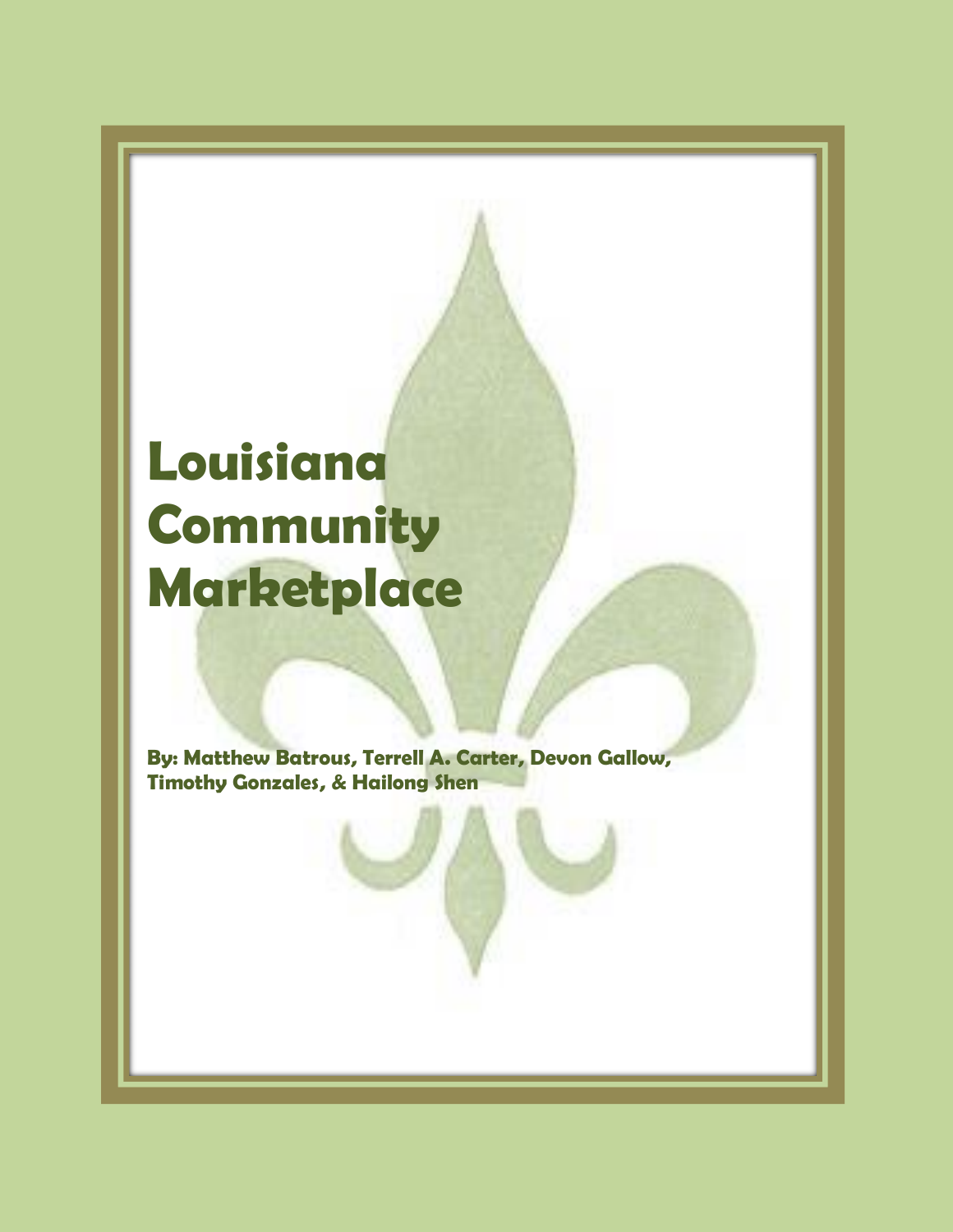# Table of Contents

| I.            |                                               |  |
|---------------|-----------------------------------------------|--|
|               | a.                                            |  |
|               |                                               |  |
|               |                                               |  |
|               |                                               |  |
| II.           |                                               |  |
|               |                                               |  |
| Ш.            |                                               |  |
|               | $a_{\cdot}$                                   |  |
|               |                                               |  |
|               |                                               |  |
| IV.           | Inputs and Outputs for all major functions 13 |  |
|               |                                               |  |
|               |                                               |  |
|               | $C_{\bullet}$                                 |  |
| $V_{\bullet}$ |                                               |  |
|               |                                               |  |
|               | $\mathbf b$ .                                 |  |
| VI.           |                                               |  |
|               |                                               |  |
|               |                                               |  |
|               |                                               |  |
|               |                                               |  |
| VII.          |                                               |  |
| VIII.         |                                               |  |
|               |                                               |  |
|               |                                               |  |
|               |                                               |  |
|               |                                               |  |
|               |                                               |  |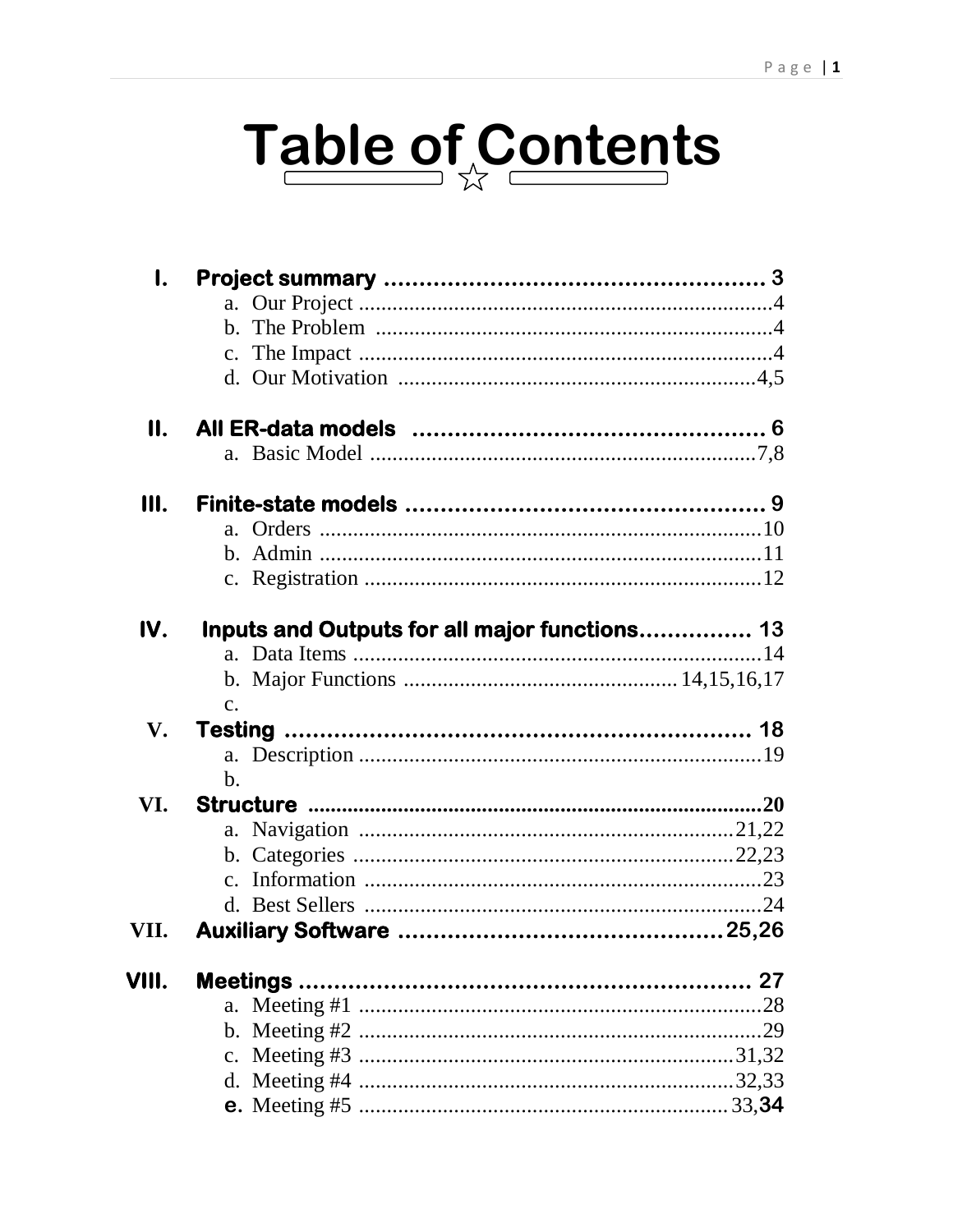| $\Omega$ . |  |
|------------|--|
|            |  |
|            |  |

 $\overline{\mathsf{IX}}$ .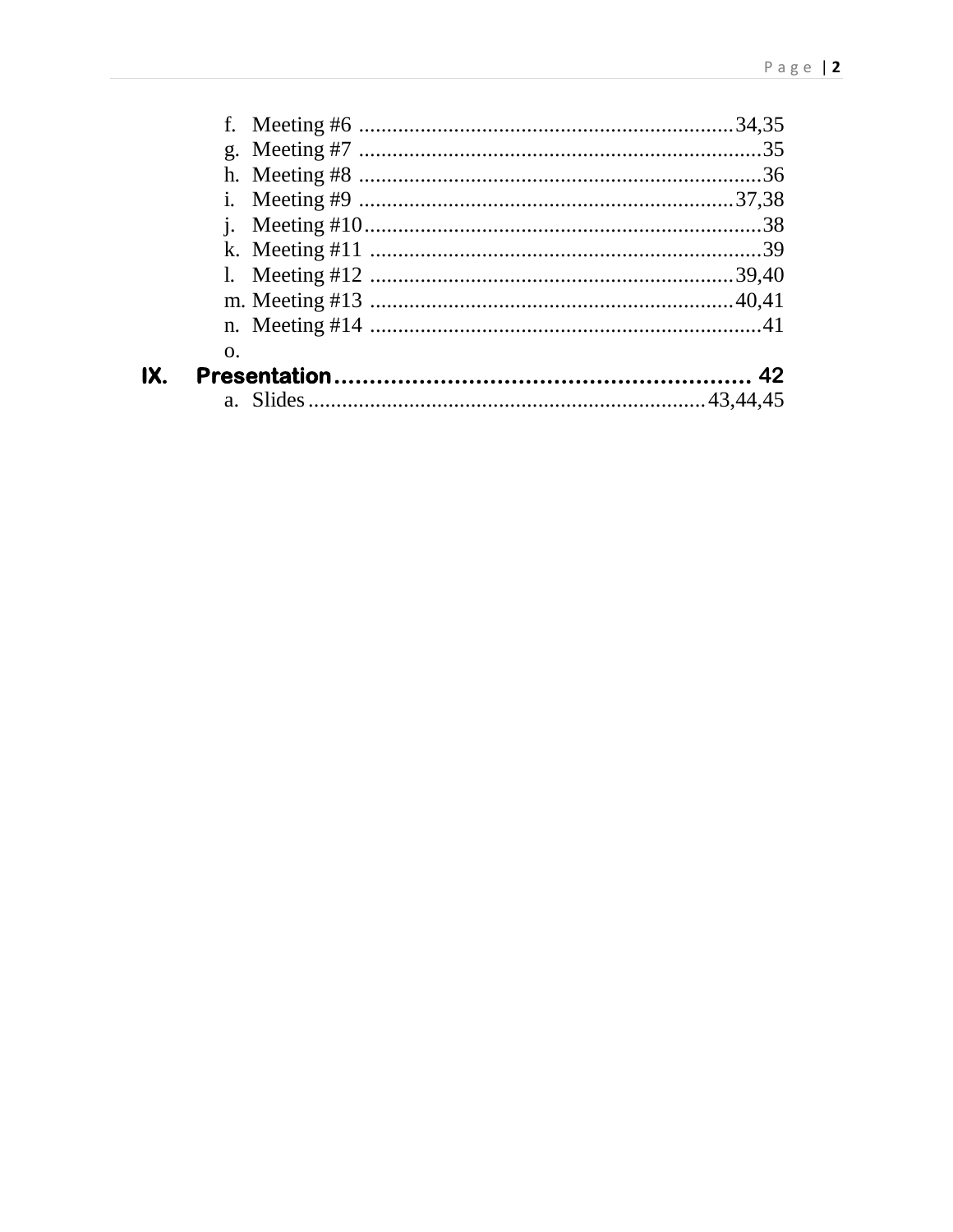## **Project Summary**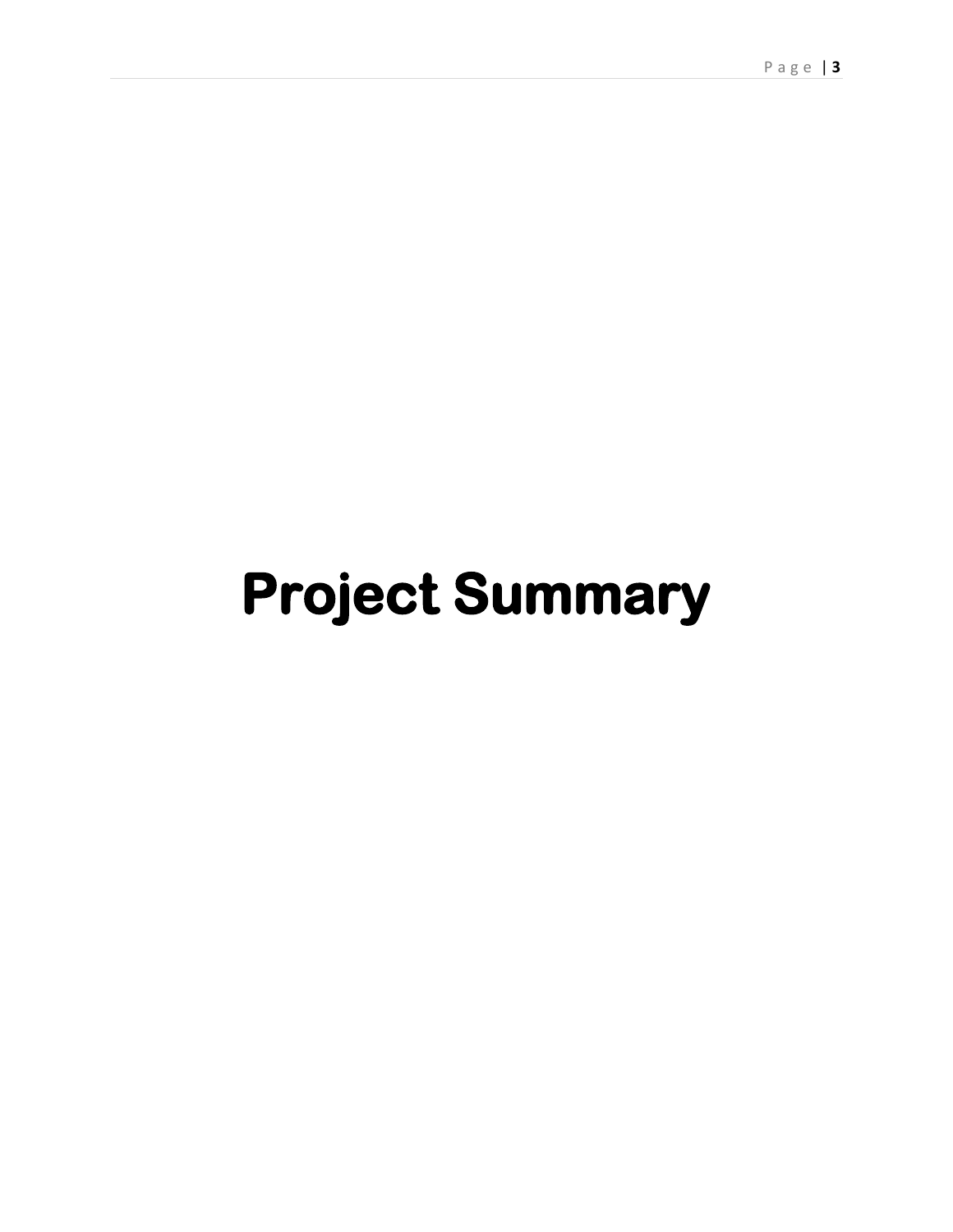#### **Our Project:**

The goal of this project is to create a website that enables community organizations to come together in one place to market and sell their products. This site will advertise products and services from a group of non-profit organizations with a certain percentage going to their special cause, such as breast cancer. The website will empower users to shop by community organization, cause or product category.

#### **The Problem:**

Convincing consumers to donate to any non-profit organizations during these tough economic times is a huge obstacle. For smaller organizations, such as HOPE, the task becomes even greater due to the low level of publicity. Louisiana Community Marketplace will provide an opportunity for those smaller non-profit organizations to gain more customers using the web. This will help The Louisiana Association of Non-Organizations (LANO) acquire necessary funds in order to remain operable.

#### **The Impact:**

The social enterprise will create a portal for organization with common ideas to promote and sell products which represent their spirit and uphold their organization values and beliefs. This will impact the people who are living below the poverty line by helping them to shop in a more efficient and convenient way. The Louisiana Community Marketplace will provide exposure to local chapters which will benefit all those that share similar values to better their community. All of the non-profit organizations that join together will profit from the Community Marketplace as a whole.

#### **Our Motivation/Inspiration:**

This project is important to us personally because it benefits many different types of non-profit organizations which in turn benefit the community. More important, it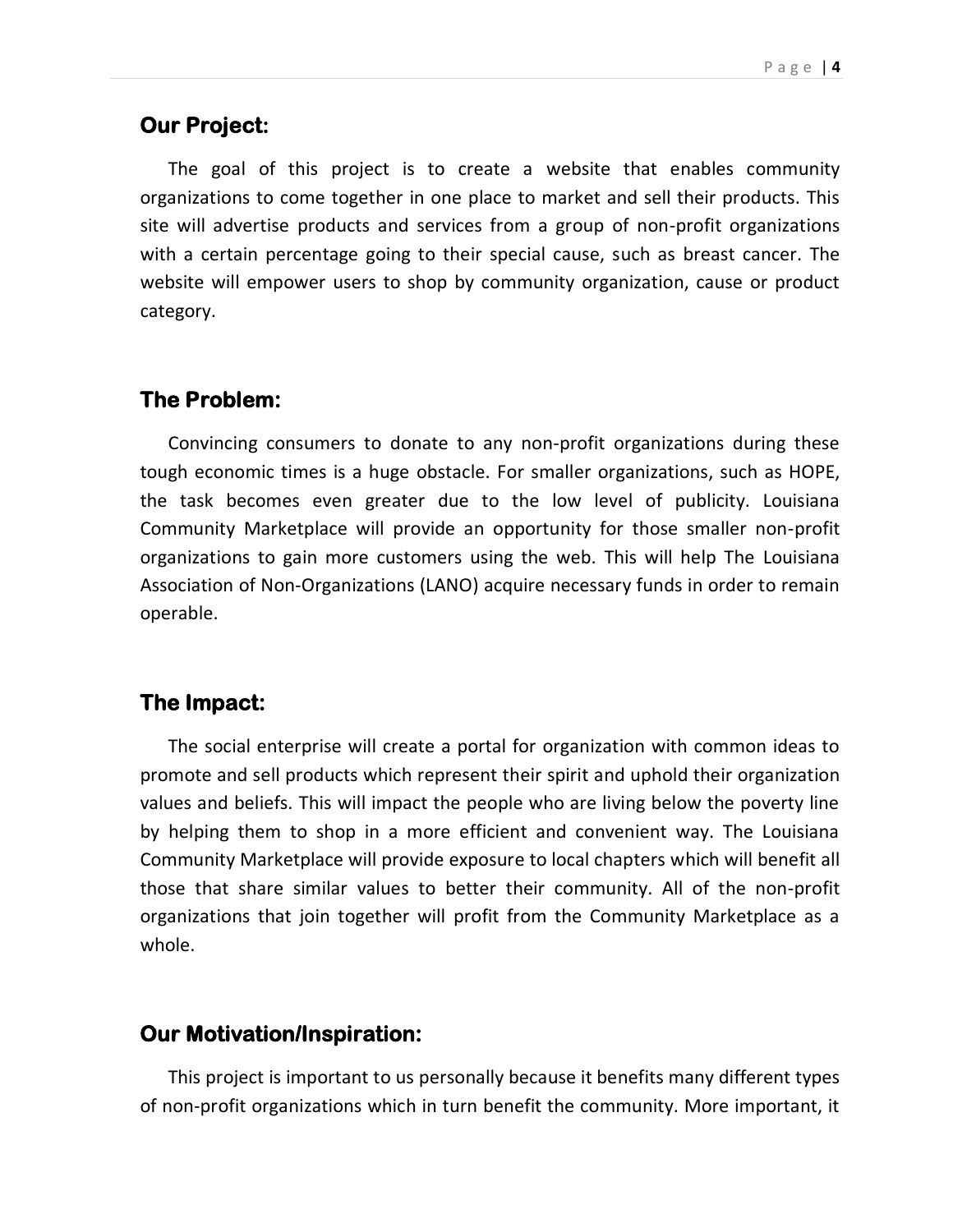will help families below the poverty level reach goals that have always been difficult to accomplish.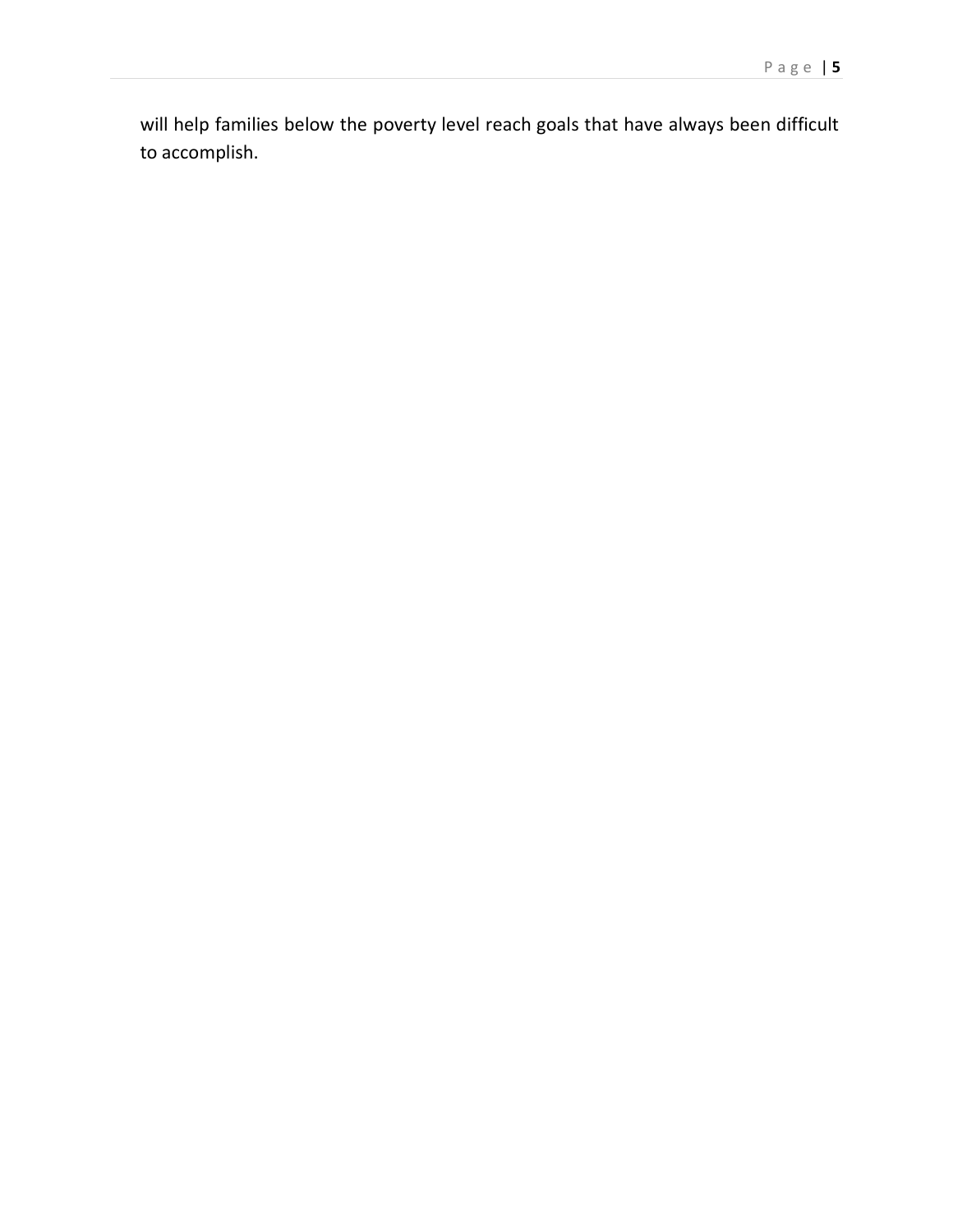## **Entity Relationship Model**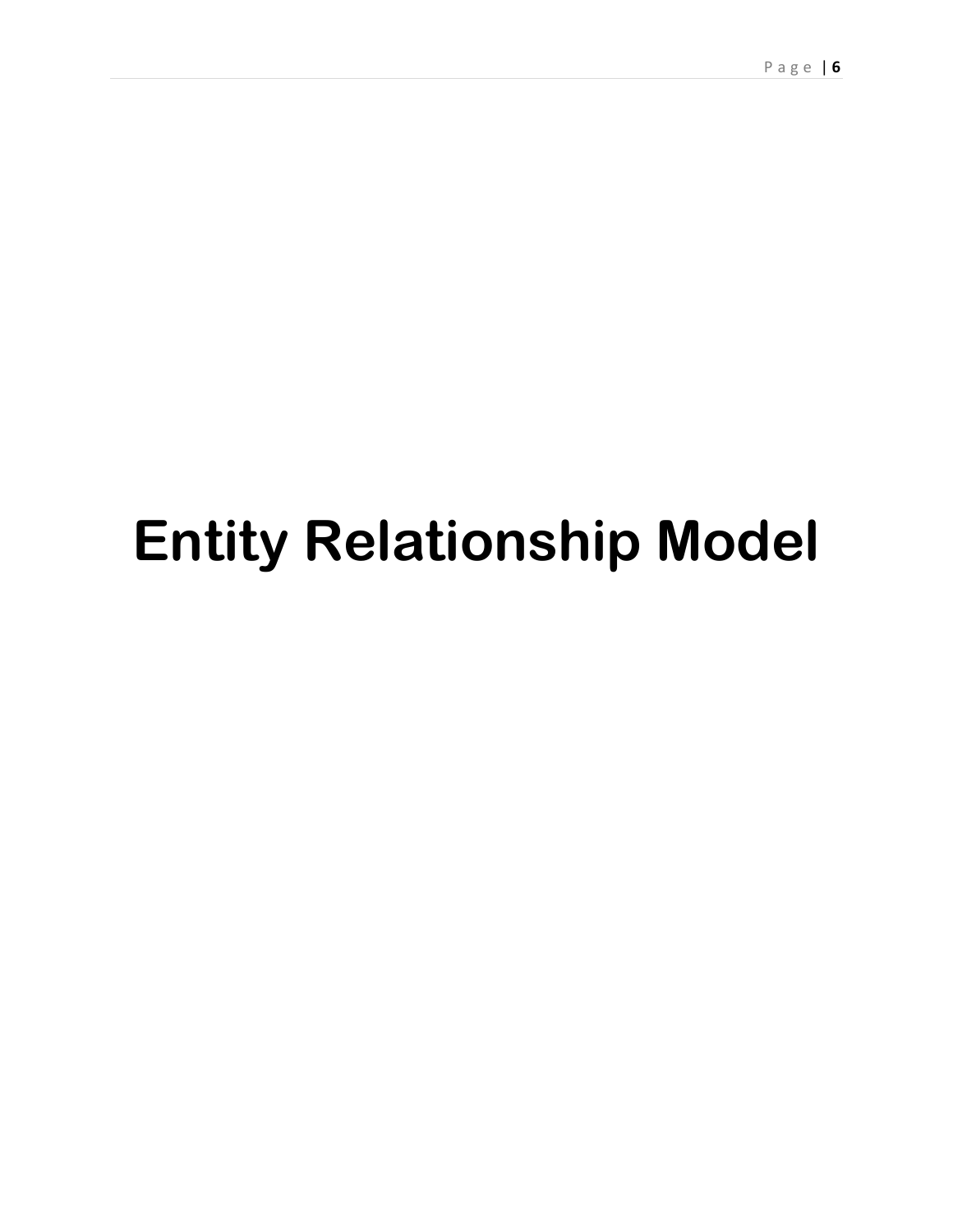### **Basic Model**



### **Entities**

Customer: (customer\_id, firstname, lastname, email, telephone, password, date\_added)

Manufacturer: (manufacturer\_id, name)

Order: (order\_id, customer\_id, product\_id, shipping\_address, shipping\_city, shipping\_postcode, total, date\_added, order\_status\_id)

OrderStatus: (order\_status\_id, status\_type)

Product: (product\_id, quantity, manufacturer\_id, price)

### **References**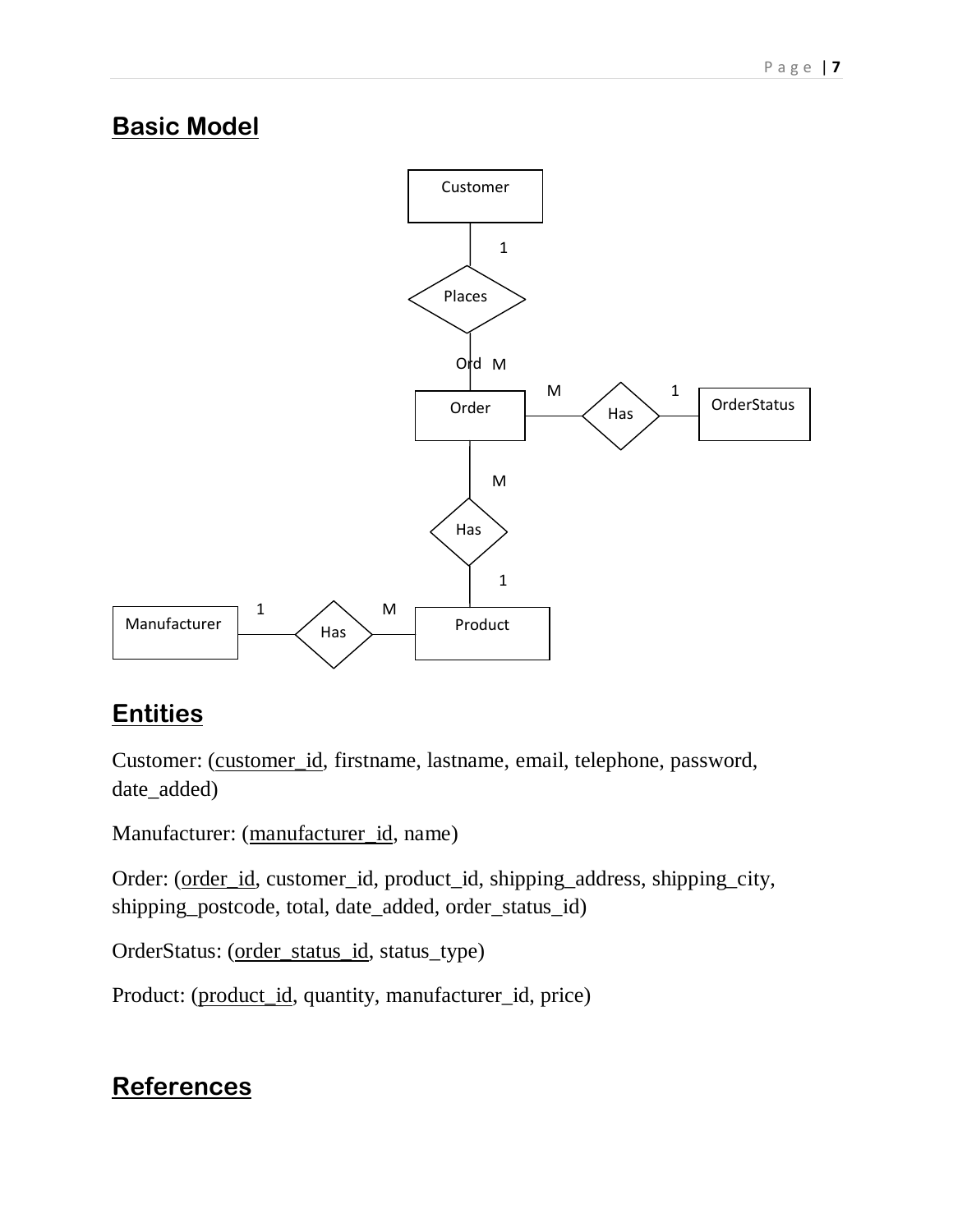Order.customer\_id  $\rightarrow$  Customer.customer\_id

Order.product\_id Product.product\_id

Order.order\_status\_id OrderStatus.order\_status\_id

Product.manufacturer\_id → Manufacturer.manufacturer\_id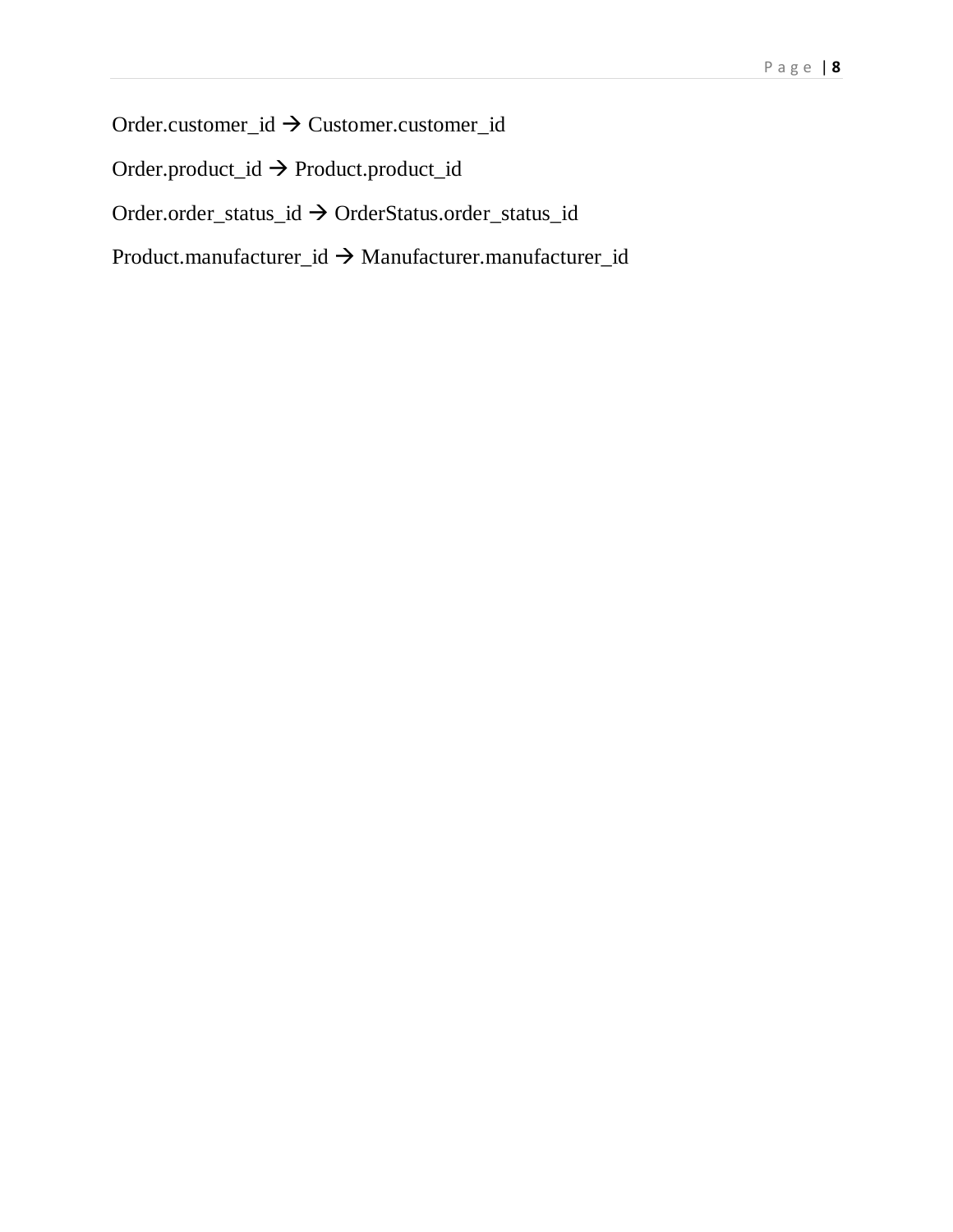## **Finite-State Machines**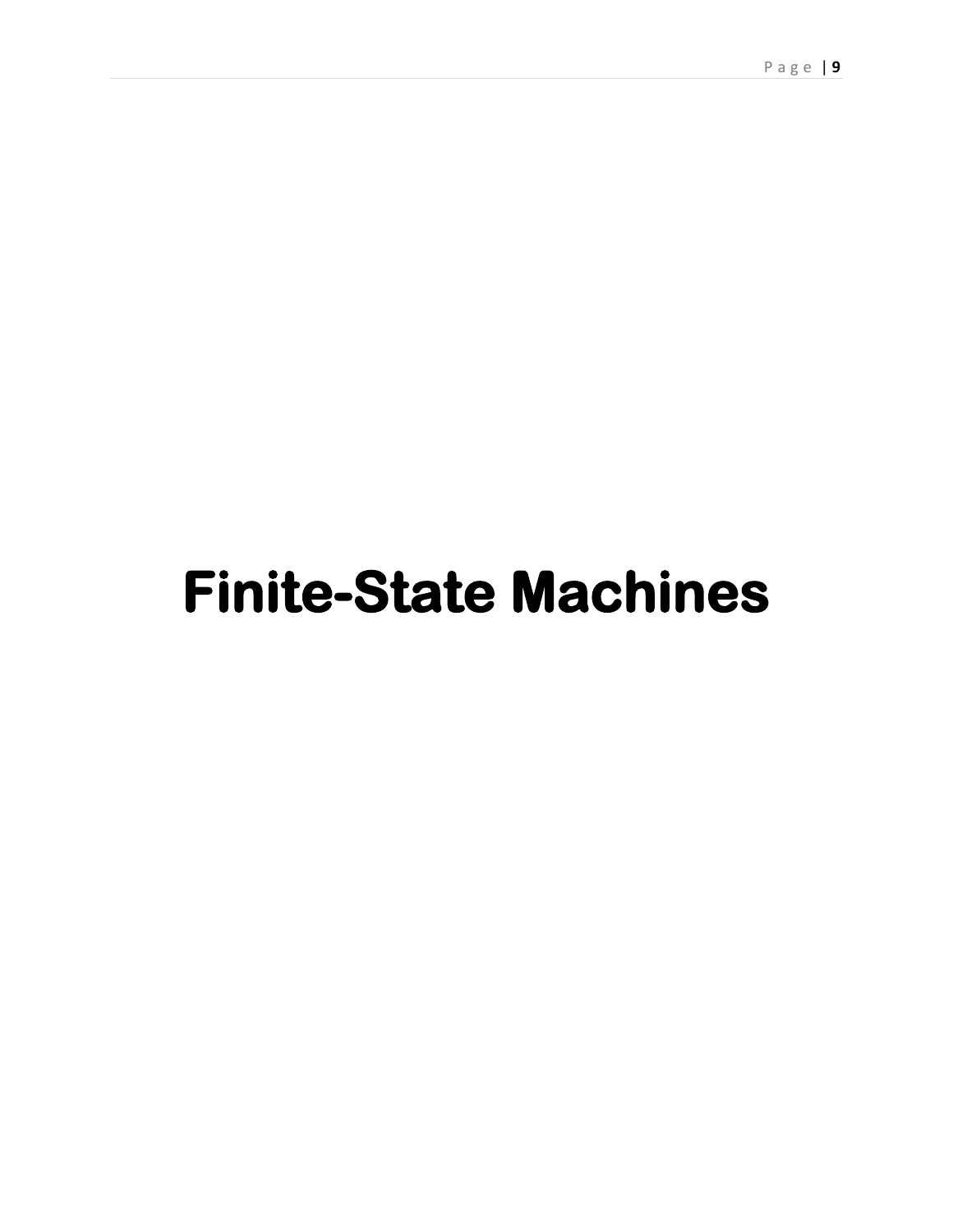### **Orders FSM**

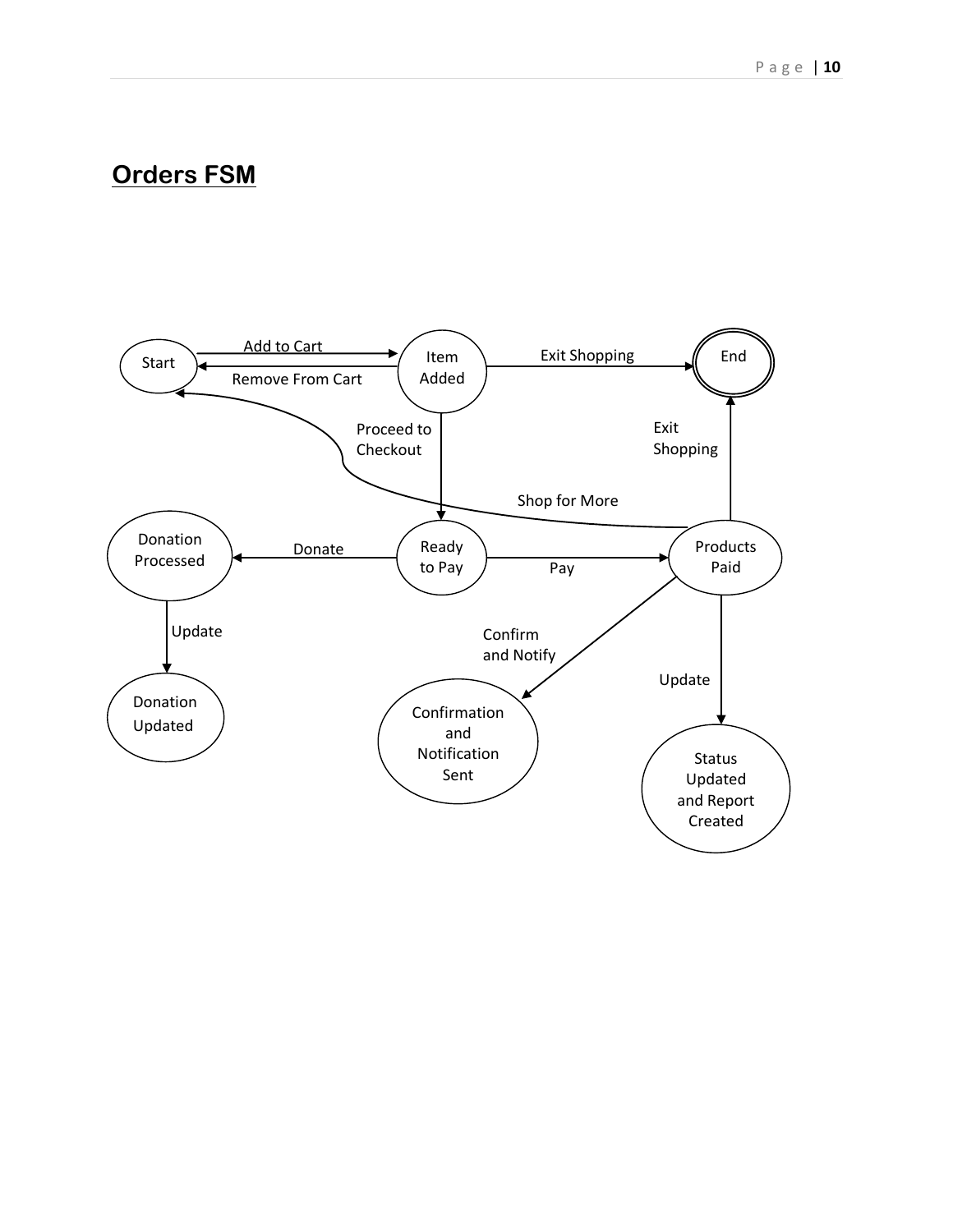### **Admin FSM**

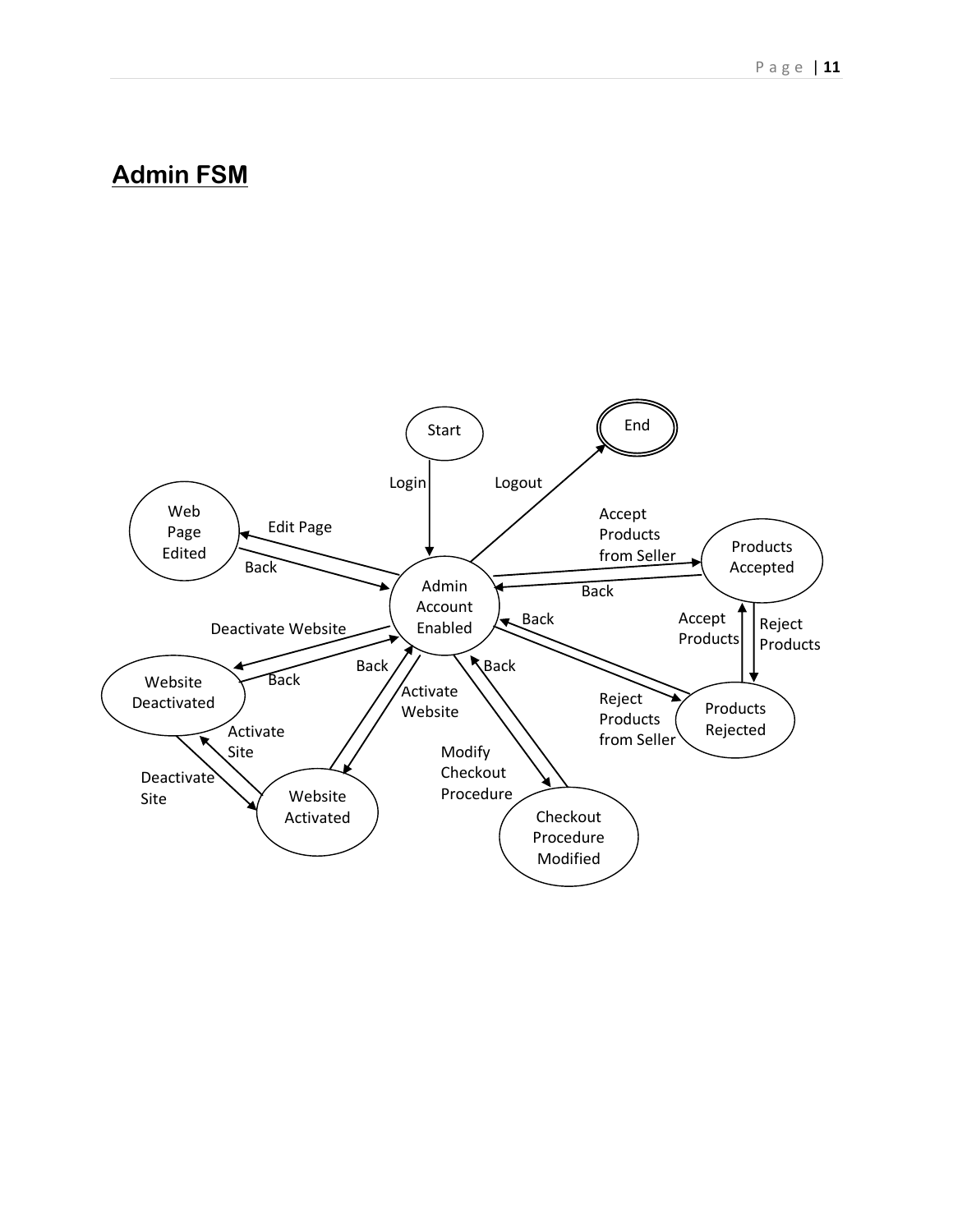### **Registration FSM**

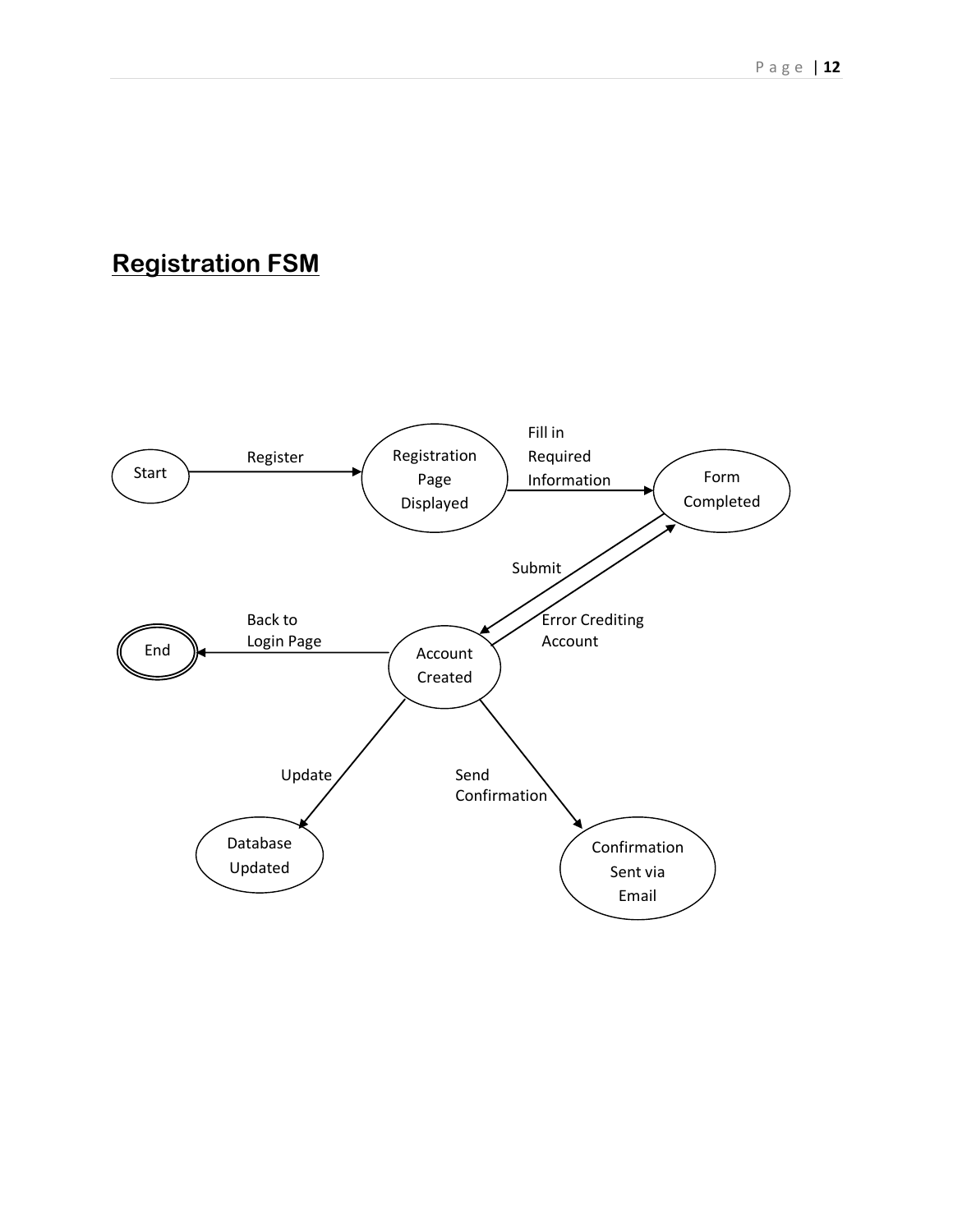## **Input-Output Tables**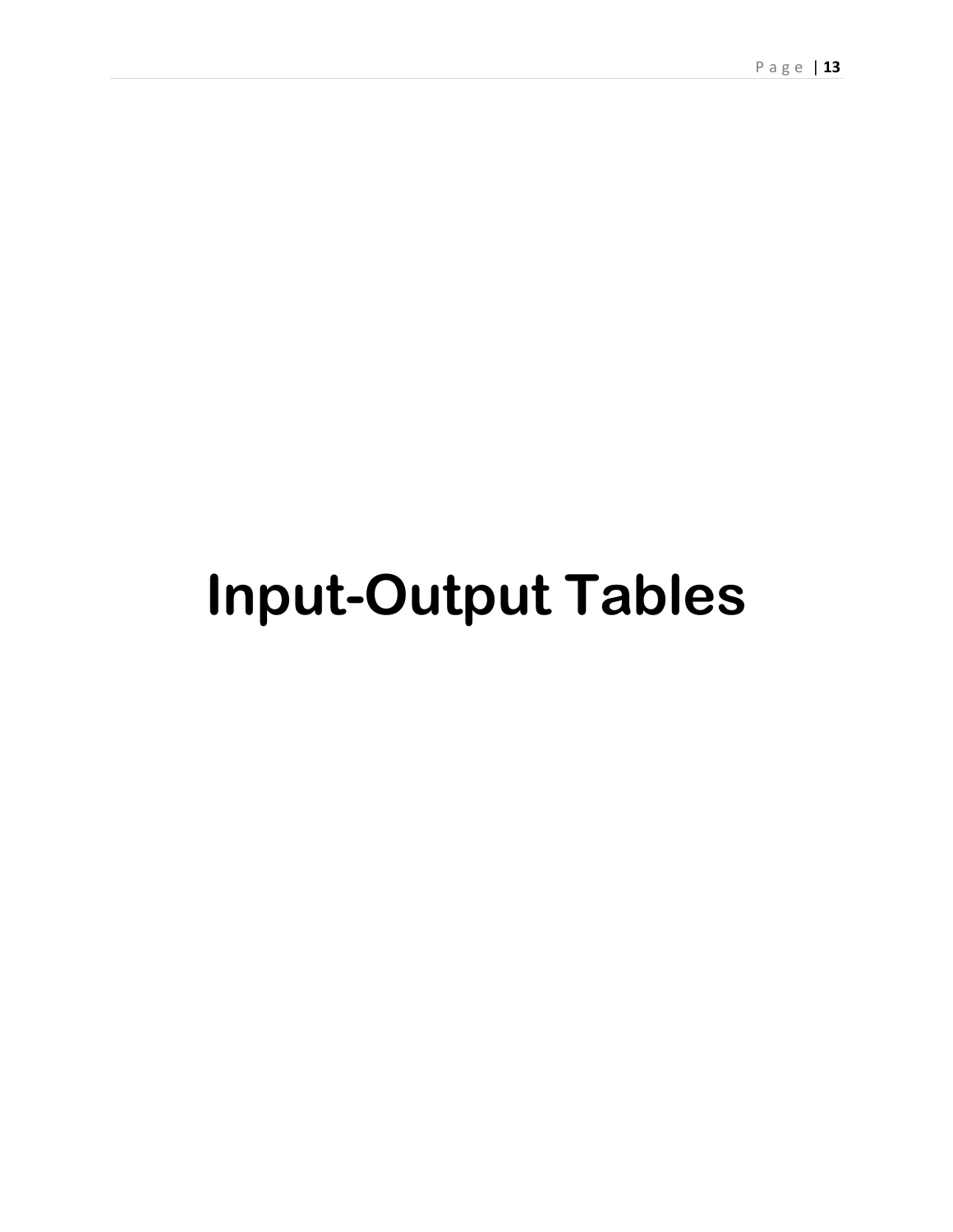#### **Data items**

| <b>Name</b>          | <b>Description</b>                                                                                   |
|----------------------|------------------------------------------------------------------------------------------------------|
| Product              | The product will represent a sellable item within the store.                                         |
| Cart                 | A collection of products queued for a purchase.                                                      |
| Transaction          | Any purchase by the customer or refund by the seller.                                                |
| Account              | A collection of information about an individual customer, seller, or<br>website administrator.       |
| Receipt              | An account of a past purchase, even if it has been refunded.                                         |
| Company              | An individual company who is selling a product on the website.                                       |
| Templates            | A grouping of pre-made web designs that allows sellers to customize their<br>portion of the website. |
| Reports              | Information relating to the sales of the website, including tax information.                         |
| <b>Taxes</b>         | Information regarding the tax rates for each company so that proper<br>taxing can be completed.      |
| Payment              | A fiscal transaction to purchase a cart within the software.                                         |
| Donations            | A fiscal transaction given to HOPE or another charity.                                               |
| Report<br>Parameters | A parameter used when querying the database for statistics about the<br>sales data.                  |

#### **Major Functions**

| <b>Name</b>      | <b>Description</b>              |
|------------------|---------------------------------|
| Add to cart      | Add a product to the cart.      |
| Remove from cart | Remove a product from the cart. |
| Purchase cart    | Purchase items within a cart.   |
|                  |                                 |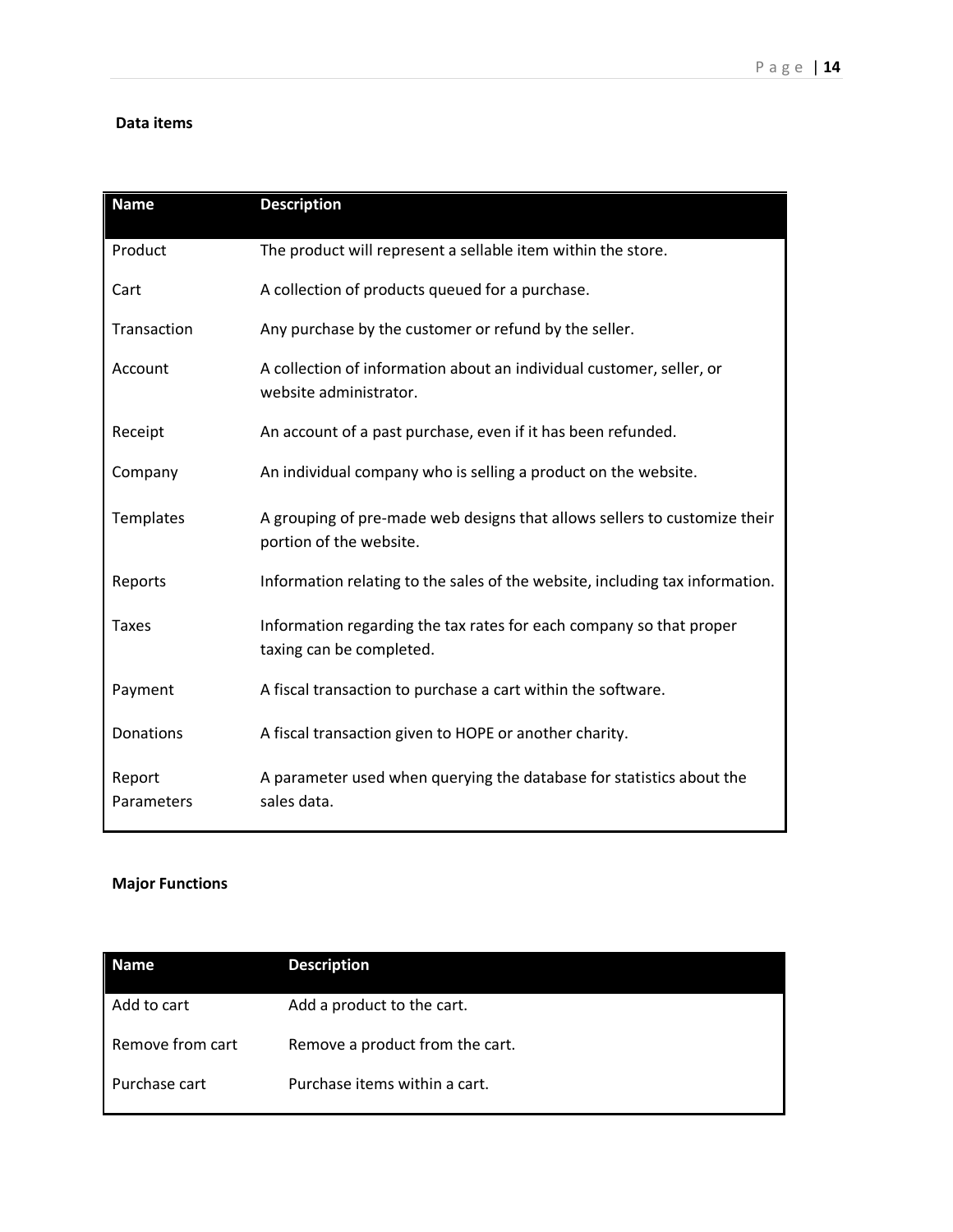| <b>Process transaction</b> | Process the transaction, send company information about sale, and |  |  |
|----------------------------|-------------------------------------------------------------------|--|--|
|                            | charge amount of the purchase to customer.                        |  |  |
| View product               | View information about a product to be sold.                      |  |  |
| Remove product             | Remove the product from the store.                                |  |  |
| Add product                | Add a product to the store                                        |  |  |
| View report                | View statistics on the sales from the store.                      |  |  |
| Edit report                | Edit parameters of the statistics                                 |  |  |
| Delete report              | Remove a report from the database.                                |  |  |
| Add account                | Add an account to purchase items                                  |  |  |
| Edit account               | Edit an account                                                   |  |  |
| Remove account             | Remove the account from the database                              |  |  |
| Send donation              | Give a donation to a company                                      |  |  |
| Get receipt                | Find the receipt of a purchase                                    |  |  |
| Add tax rate               | Add a tax rate for a company for accurate tax charging purposes.  |  |  |
| Edit tax rate              | Edit a tax rate for a company                                     |  |  |
| Remove tax rate            | Remove a tax rate for a company                                   |  |  |
| Add template               | Add a HTML template for company pages on the website              |  |  |
| Edit template              | Edit a HTML template for company pages on the website             |  |  |
| Remove template            | Remove a HTML template                                            |  |  |
| Add company                | Add a seller to the website                                       |  |  |
| Edit company               | Edit a seller on the website                                      |  |  |
| Remove company             | Remove a seller on the website                                    |  |  |
| View by cause              | View products by cause                                            |  |  |
| View by category           | View products by category                                         |  |  |
| View by company            | View products by company                                          |  |  |
|                            |                                                                   |  |  |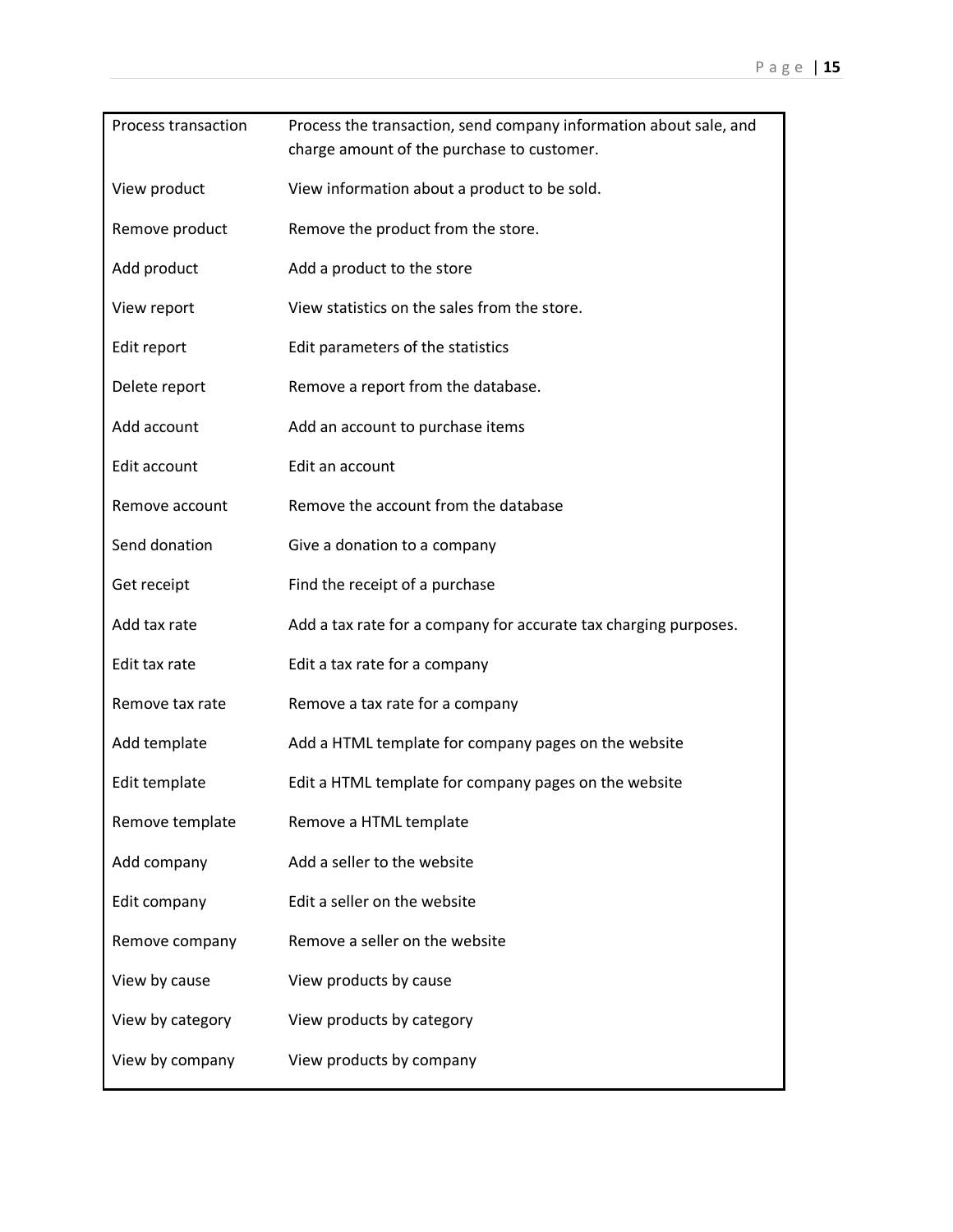| <b>Name</b>         | Input                        | <b>Output</b>   |
|---------------------|------------------------------|-----------------|
| Add to cart         | Array of Products            | Cart            |
| Remove from cart    | Product                      | Cart            |
| Purchase cart       | Cart                         | Transaction     |
| Process transaction | Transaction                  | Receipt         |
| View product        | Product ID                   | Product         |
| Remove product      | Product                      | null            |
| Add product         | Product, Company             | null            |
| View report         | Report parameters            | Report          |
| Edit report         | Report, Report parameters    | Report          |
| Delete report       | Report                       | null            |
| Add account         | <b>Account Information</b>   | Account         |
| Edit account        | Account, Account Information | Account         |
| Remove account      | Account                      | Null            |
| Send donation       | Donation                     | Transaction     |
| Get receipt         | Transaction                  | Receipt         |
| Add tax rate        | <b>Tax Rate Information</b>  | <b>Tax Rate</b> |
| Edit tax rate       | <b>Tax Rate</b>              | <b>Tax Rate</b> |
| Remove tax rate     | <b>Tax Rate</b>              | Null            |
| Add template        | Template source code         | Template        |
| Edit template       | Template                     | Template        |
| Remove template     | Template                     | Null            |
| Add company         | Company Information          | Company         |
| Edit company        | Company                      | Company         |
| Remove company      | Company                      | Null            |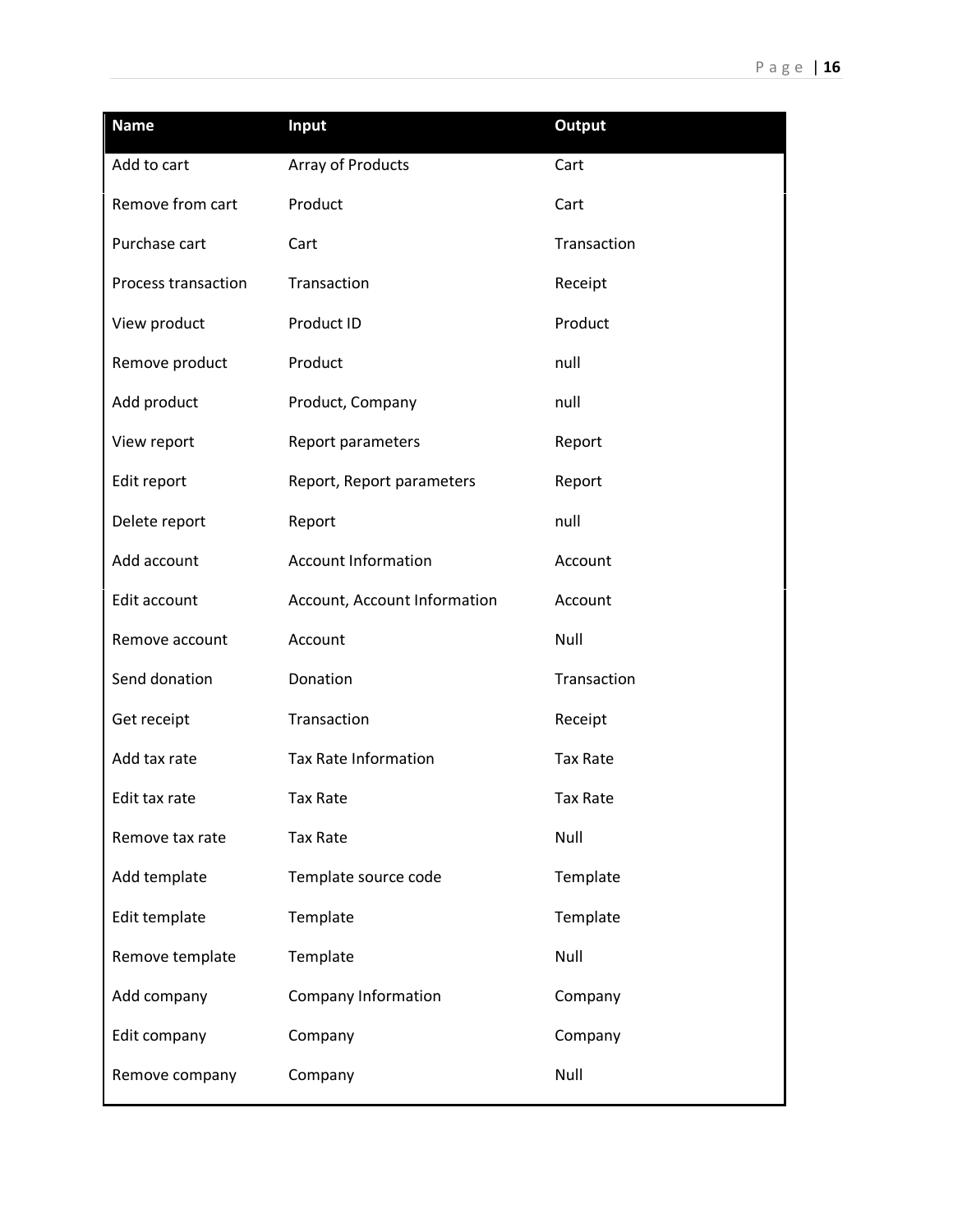| View by cause    | Cause information    | Array of products |
|------------------|----------------------|-------------------|
| View by category | Category information | Array of products |
| View by company  | Company              | Products          |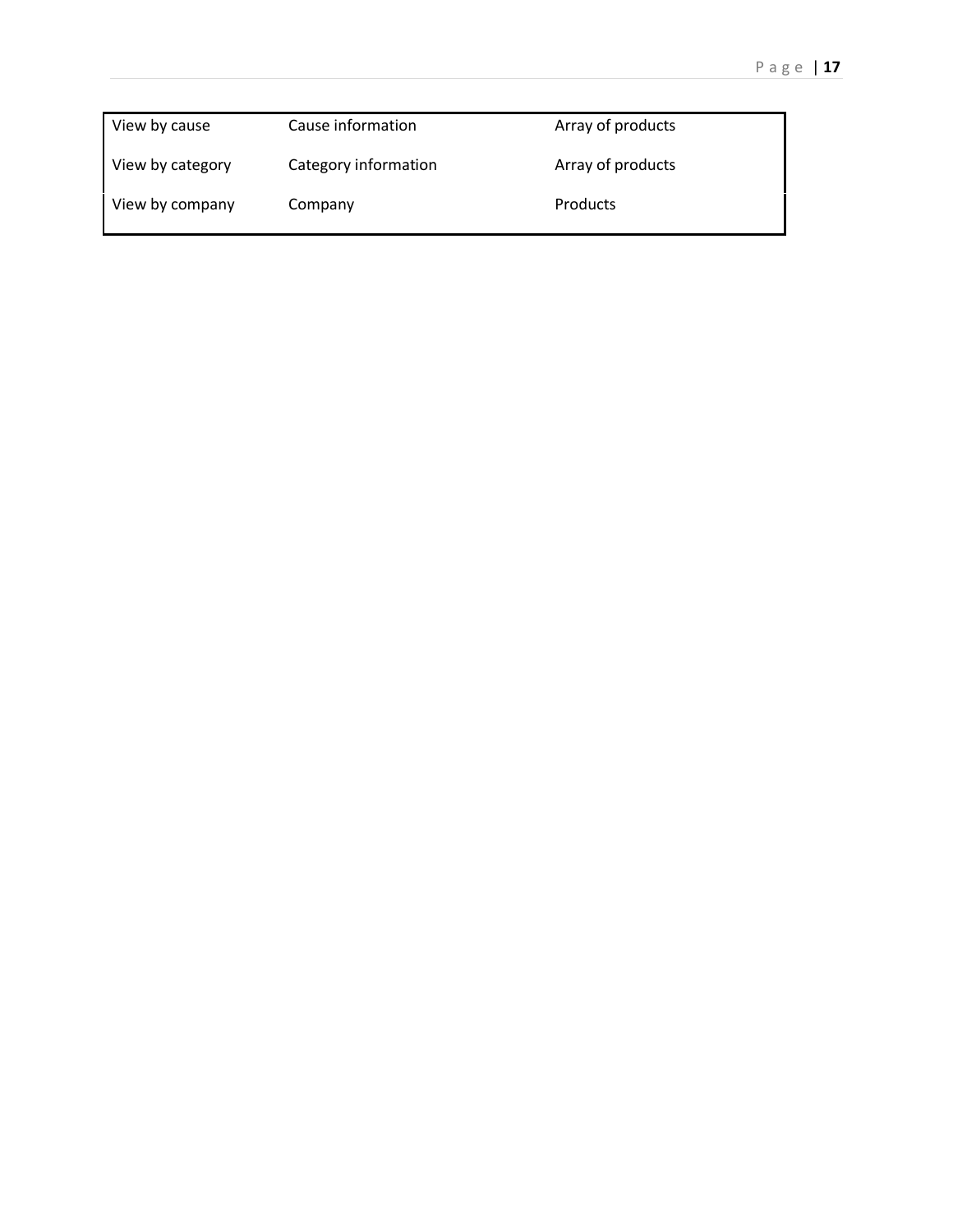## **Testing**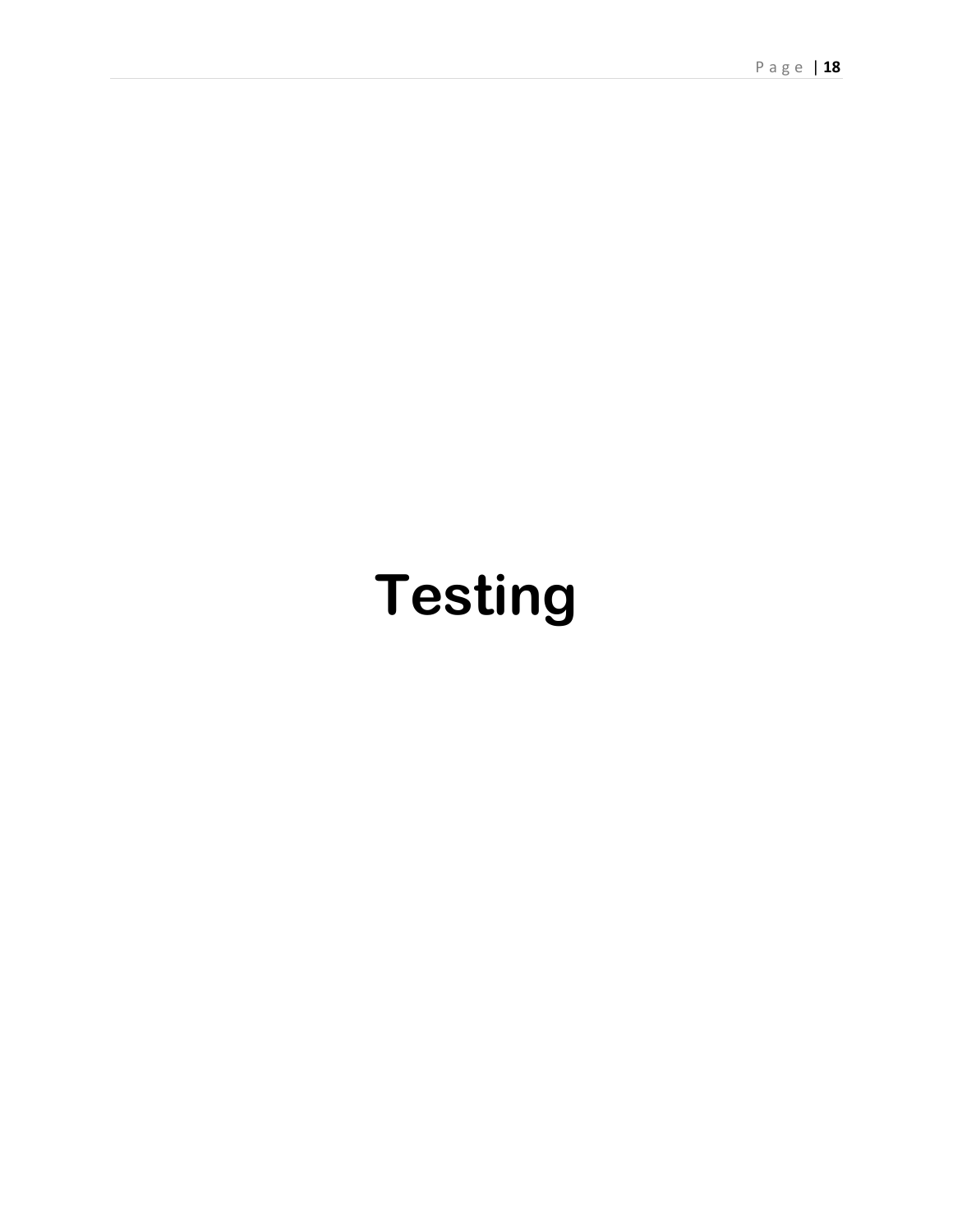Multiple tests were performed to check for code stability and error detection. We implemented black-box testing in which we tested our code against valid and invalid input, and then determined which output would be the correct output for our product. During this process, each member of the group created both a customer account and an administrator account. This allowed us to test against the entire scope of the project, including all facets of it; for instance, order entry was tested with the order reporting being tested after it to make sure all of our code was handled securely. We tested the checkout process first by using the guest checkout mechanism. Once we determined guests could check out satisfactorily, we tested the customer checkout. To checkout, we added single or multiple items to the cart and then proceeded to checkout.

Once we made sure everything worked properly for our users, we logged in with our administrator accounts and determined that everything was saved correctly. We checked reports, and individual orders, as well as checking to make sure emails were sent to both the administrator and the user.

After testing the ordering system, we checked to make sure all products were being handled correctly with proper shipping and taxes. We checked all types of products and made sure that items like donations were not being taxed while all of the goods in the store were being taxed the proper tax rate.

After testing the tax, we made sure to test whether discounts and special offers were working properly, during which we were able to resolve many issues. We wanted to make sure that only qualifying customers received discounts on the items as well as making sure that coupons dispatched worked properly.

Finally, we tested our code against Facebook Share. Facebook Share allows our users to share the item with their friends on Facebook and is a way to integrate a popular social network into the product, which allows for free advertisement of the website and the products on the website. We found that it worked without issue.

After we fixed all of our errors and determined that the code was stable, we were complete with our black box testing.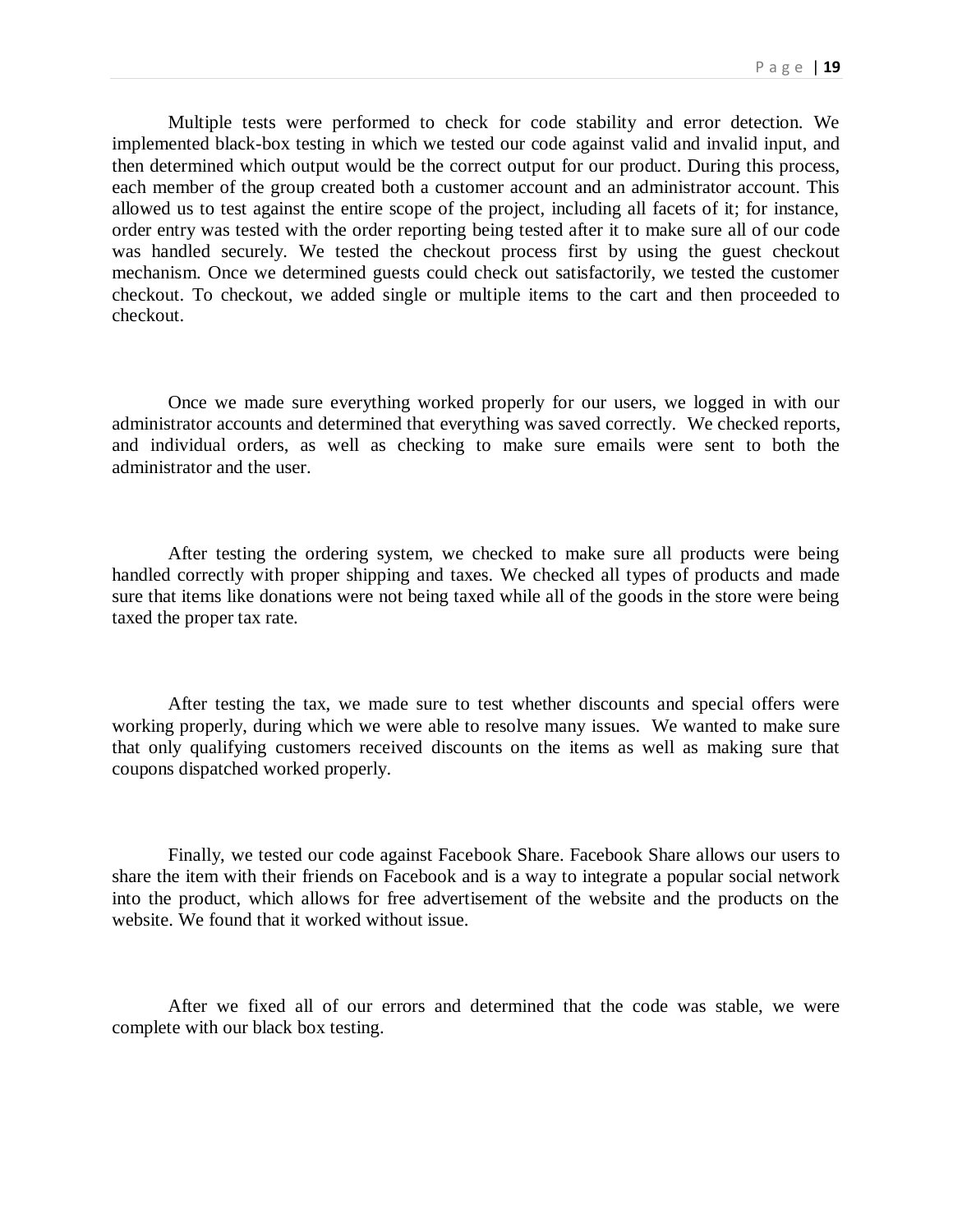### **Structure**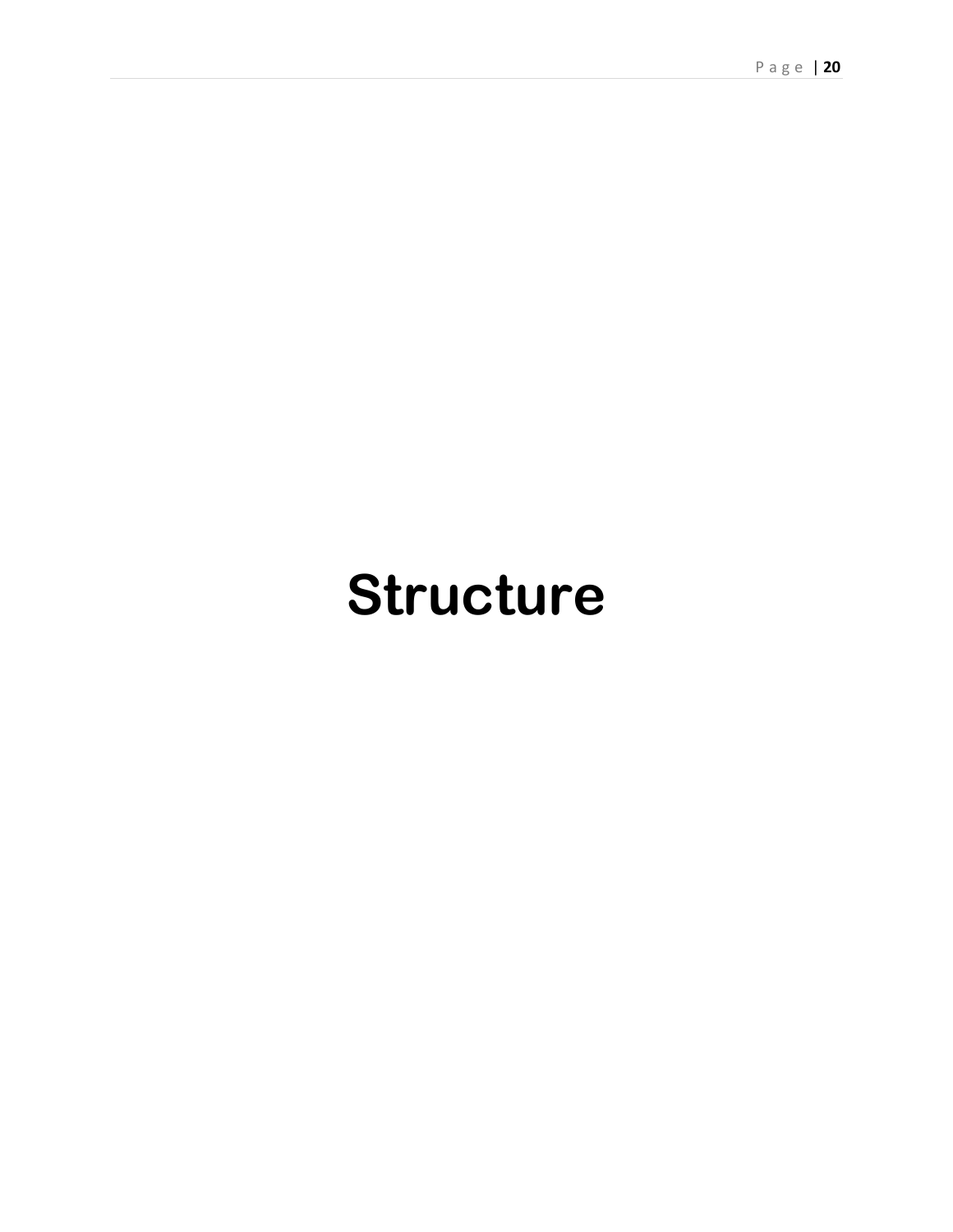### **Louisiana Community Marketplace**

#### **Navigation Bar**

#### Abbreviations

- Louisiana Community Marketplace  $= LCM$
- Navigation Website Structure  $= NWS$
- $\bullet$  Uniform Resource Locator  $=$  URL

Louisiana Community Marketplace – Navigation Website Structure

A navigation bar is a structure which comprises of a number of related links separated into groups that divide the website into its major elements. A group usually consists of one or more sections with one or more links. A navigation bar is usually located at the top of the website known as, the website header area or left-aligned in a pillar-like structure. Each page of the LCM website contains a navigation bar with the following menu structure:

#### **ROOT**:

- Louisiana Community Marketplace
	- The Louisiana Community Marketplace is the identifiable brand name chosen by the HOPE Ministries group which will represent the portal for merchants with common ideals to promote and sell items from their organizations.

#### **Home**:

- $\bullet$ ROOT > Home
	- The root which contains the home page is the initial page in which a user will see when they direct their browser to the URL of LCM.

#### **Special Offers:**

- Home > Special Offers  $\bullet$ 
	- The Special Offers links to the offers provided by LCM merchants. The Special Offers contents can be change from the admin page of the LCM website. This allows fine control of what content that will displayed when a users views the LCM website.

#### **Log In:**

- Home > Log In
	- The Log In link provides the user a dedicated page to sign up for an account on the LCM website. The user will then be presented with a options to enter billing address, shipping address and personal details. By signing up as a user the benefits the user will receive will be newsletters, special offers and related news to the LCM community as a whole.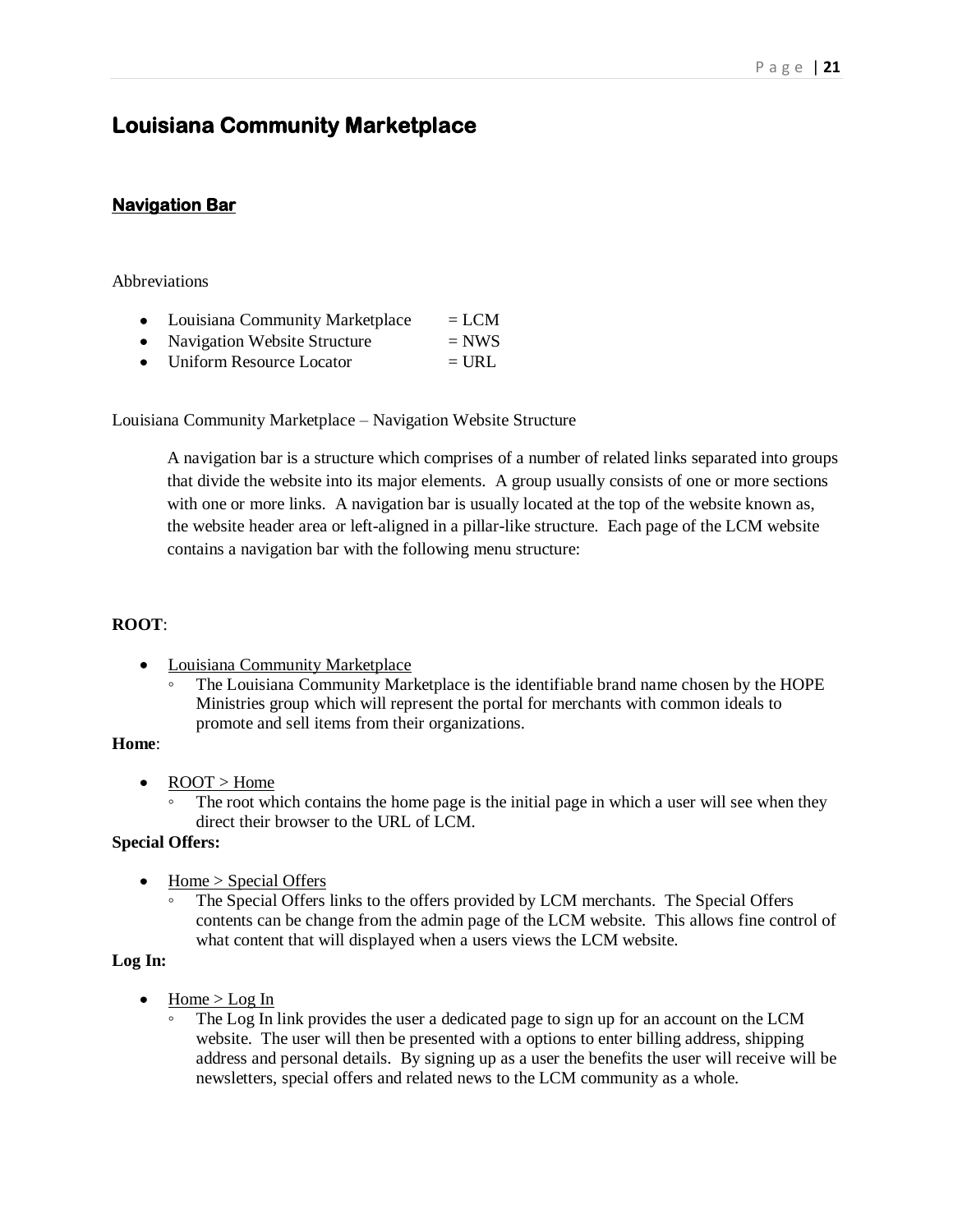#### **Account:**

- $\bullet$ Home > Account
	- The Account information consists of three groups.
		- My Account:
			- Edit your information  $\bullet$
			- Modify your address book entries  $\bullet$
		- My Orders:
			- View your order history
			- Downloads  $\bullet$
		- Subscribe
			- Subscribe / unsubscribe to newsletter

#### **Basket:**

- Home > Basket  $\bullet$ 
	- The Basket is a structure that allows the customer to review their items in queue to purchase. Items can be reviewed, remove and updated.
		- Update
			- Changed quantities  $\bullet$
		- Continue Shopping
			- allows the customer to return to the LCM to shop for additional items  $\bullet$
		- Checkout
			- This proceeds to the checkout of the items put in the checkout queue  $\bullet$

#### **Checkout:**

- Home > Checkout  $\bullet$ 
	- The Checkout is a step-by-step process which consists of verifying orders, updating orders, verifying shipping and billing and also selecting the shipping method as defined by the LCM shipping procedures.

#### **Category**

Abbreviations

• Louisiana Community Marketplace  $= LCM$ 

Louisiana Community Marketplace – Categories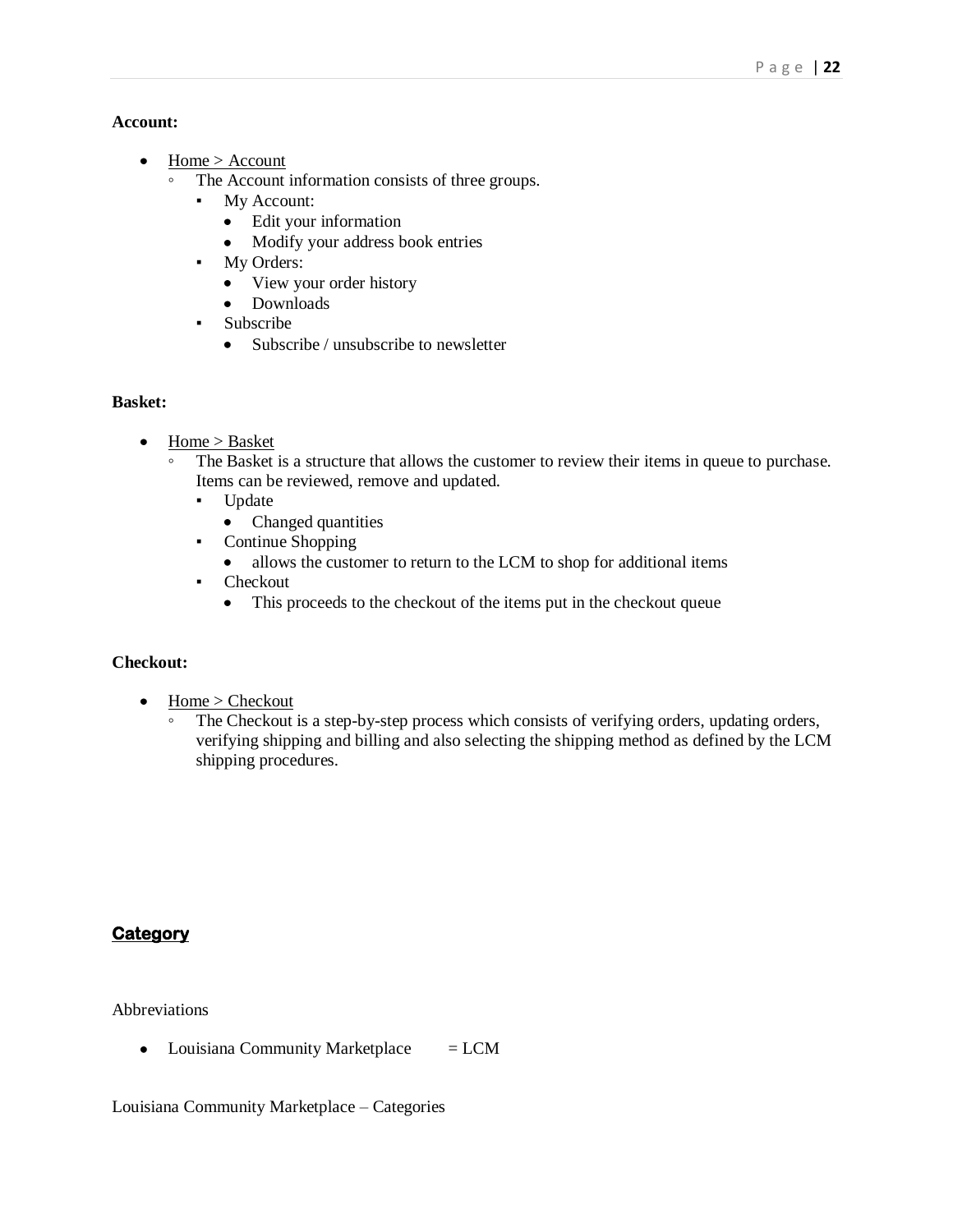The structure of categories consist of links that represent subsections its products selected by the merchants of the LCM website.

#### Category Overview

 $\bullet$ The clothing, food, & Electronic sample category is a defined category selected by the LCM admin and its merchants. The control of the category structure is formatted by the LCM admin after receiving input from its merchants. By allowing the LCM admin to give final authority of what's going to be located in the category structure gives the LCM fine control of the website and prevents misuse and abuse by merchants.

#### Example Category

These are sample categories

- Clothing
- Food
- Electronics

#### **Information**

#### Abbreviations

• Louisiana Community Marketplace = LCM

Louisiana Community Marketplace – Information

The Information structure is a set up of links which will include the following:

- About Us:  $\bullet$ 
	- The details will be set by LCM admin
- Privacy Policy
	- The details will be set by LCM admin
- Terms & Conditions
	- The details will be set by LCM admin
- Contact Us
	- The details will be set by LCM admin
- Site Map
	- A site map (or sitemap) is a list of pages of a web site accessible to crawlers or users. It can be either a document in any form used as a planning tool for web design, or a web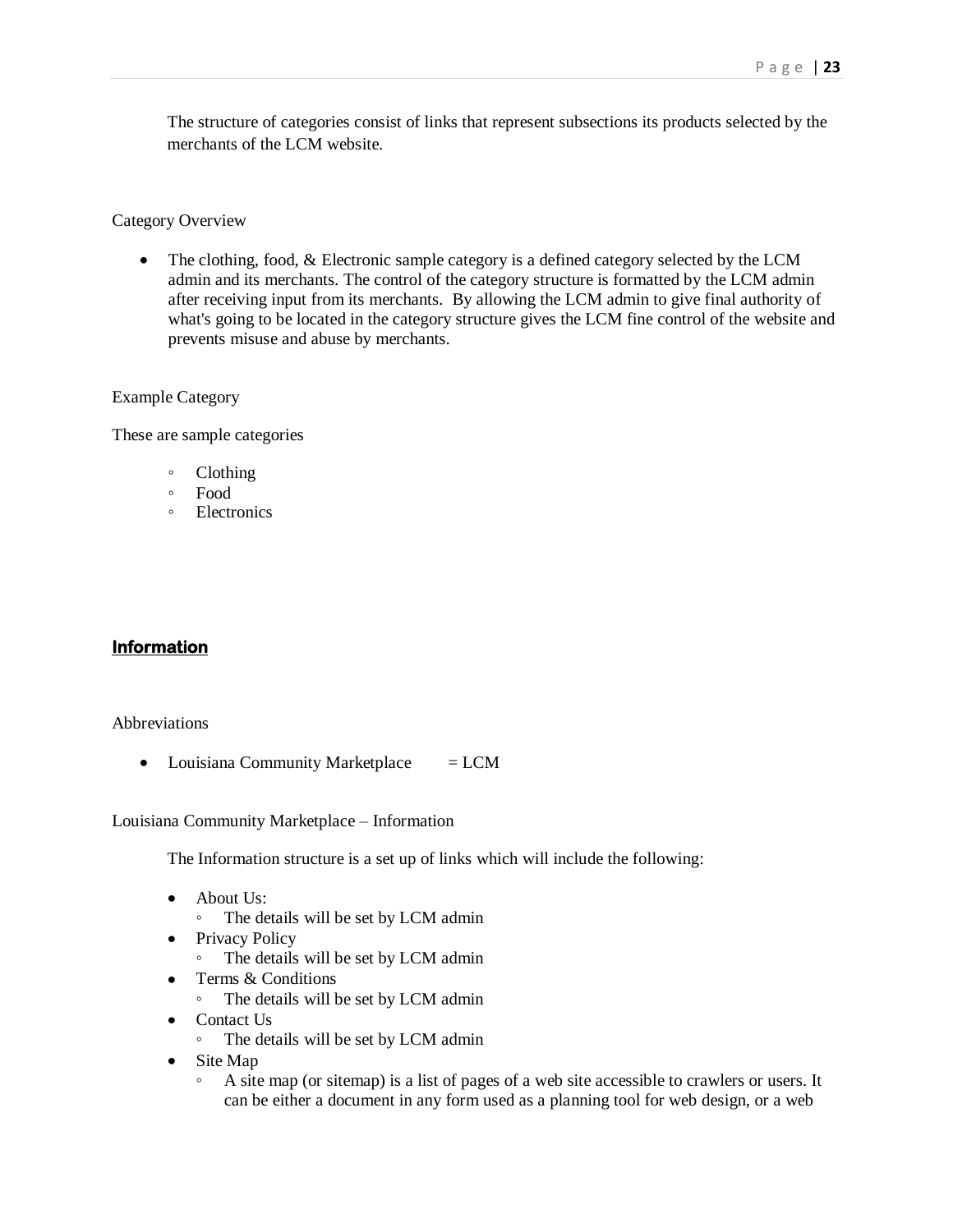page that lists the pages on a web site, typically organized in hierarchical fashion. This helps visitors and search engine bots find pages on the site.

#### **Best Sellers**

Abbreviations

• Louisiana Community Marketplace  $= LCM$ 

Louisiana Community Marketplace – Best Sellers

The Best Sellers is a structure which holds the best selling items in the LCM store. These items are not control by the LCM admin this structure is PHP code which marks the item by the frequency of its purchase. The client wanted this feature to be incorporated into the LCM website to display to its merchants that there items are good selling items.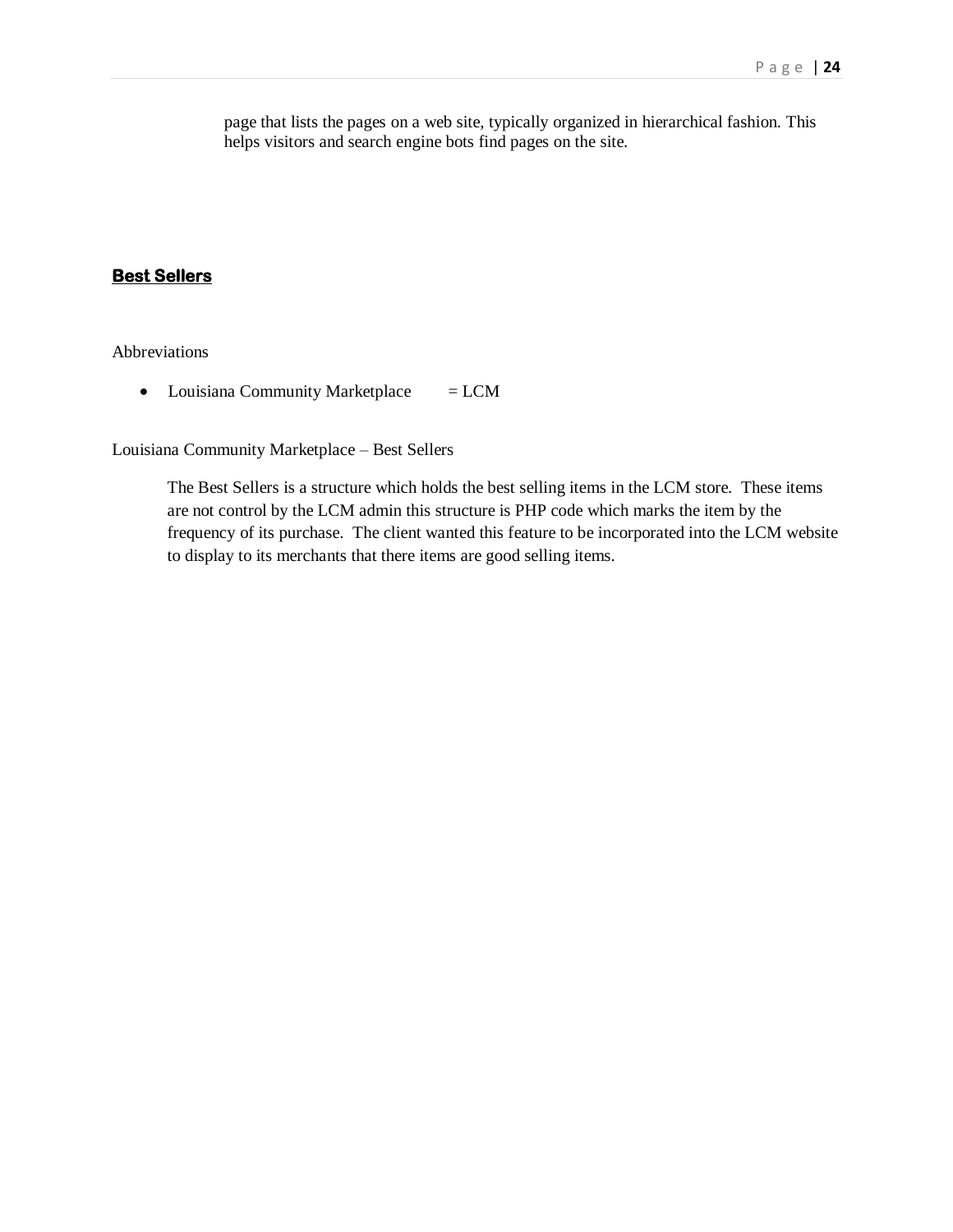## **Auxiliary Software**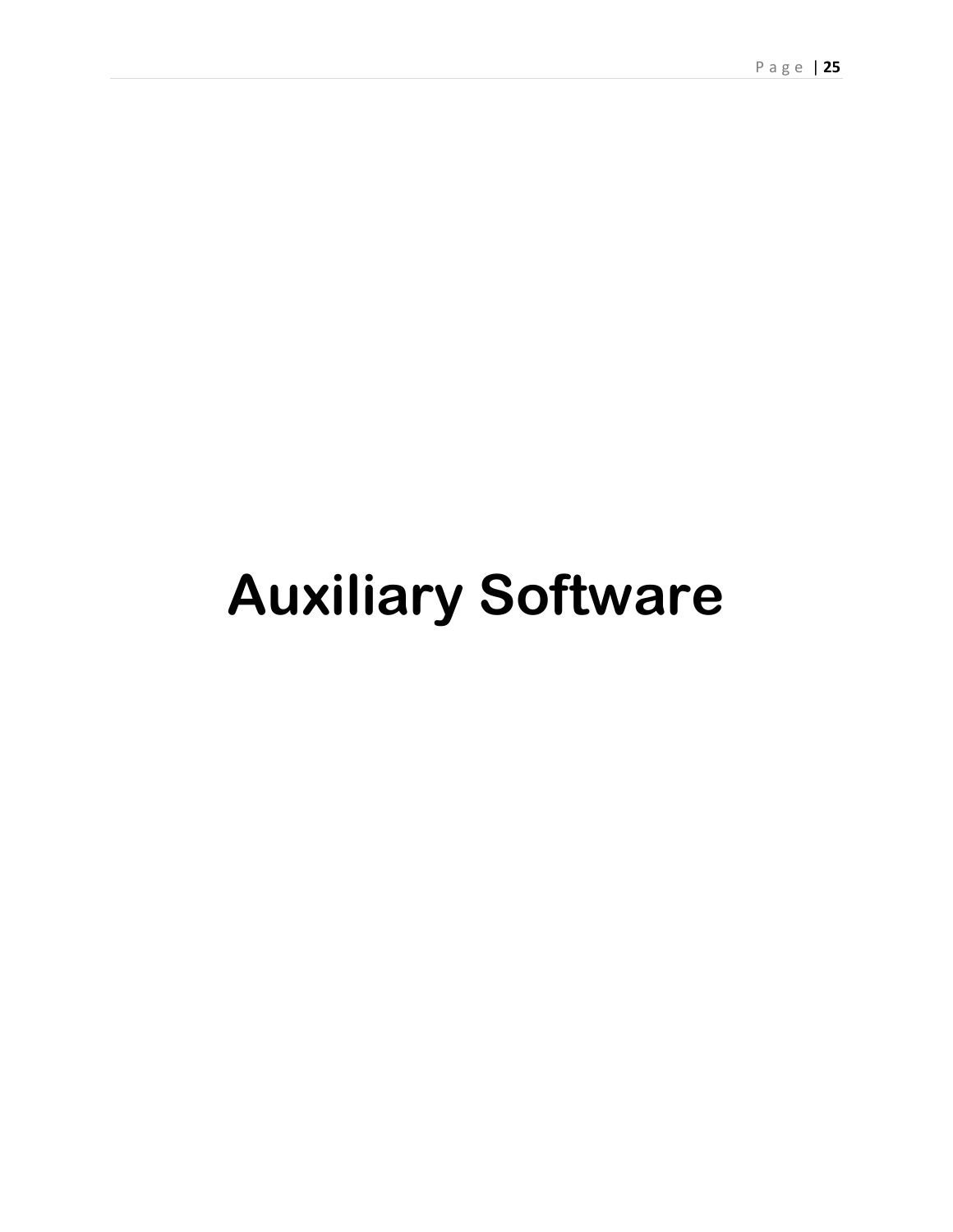The Louisiana Community Marketplace is very simple for users to access and for organizations to operate and manage. It is built based on PHP, or Hypertext Preprocessor, a scripting language that was originally designed for web development to produce dynamic web pages and at the same time can be embedded into HTML and generally runs on a web server There are more tools and their functions that we will discuss in more detailed, starting with PHP.

Founded in 1994, or Personal Home Page was initially created as a set of [Common Gateway](http://en.wikipedia.org/wiki/Common_Gateway_Interface)  [Interface](http://en.wikipedia.org/wiki/Common_Gateway_Interface) [binaries](http://en.wikipedia.org/wiki/Binary_file) written in the [C programming language](http://en.wikipedia.org/wiki/C_programming_language) by a [Danish](http://en.wikipedia.org/wiki/Danish_people) programmer. Its main purpose was to be used to perform tasks such as displaying his résumé and recording how much traffic congestion a page was receiving. With its Pearl (a high-level dynamic programming language) like variables, PHP became widely used in 1997 for creating dynamic web pages PHP is installed on over 20 million websites and 1 million web servers.

There will be two types of users, who will use or view our web; they are the normal users, who shop on the web, or the merchants who sell products on the web; and the administrators who control and modify the web. For normal users and merchants, they will need a working computer that is able to connect to the web and a functioning browser such as Internet Explorer or Firefox with java script enabled to view or use the web.

The Administrators of the website would have to use more tools in order to see the live running website. The first is Apache server 2.2 which is a web-server software that is maintained by an open community of developers and programmers. It is notable for being the first server to host 100 million websites. Alternatively, the admins can use Windows IIS, previously known as the Internet Information Server, is a set of Internet-based services for servers created by [Microsoft](http://en.wikipedia.org/wiki/Microsoft) for use with [Microsoft Windows.](http://en.wikipedia.org/wiki/Microsoft_Windows) The admin would also have to use MySQL, a relational database management system to maintain all the databases. In addition to a browser with java script enabled, they would also need to install PHP version 5.1.2 in order to run and make changes to the web.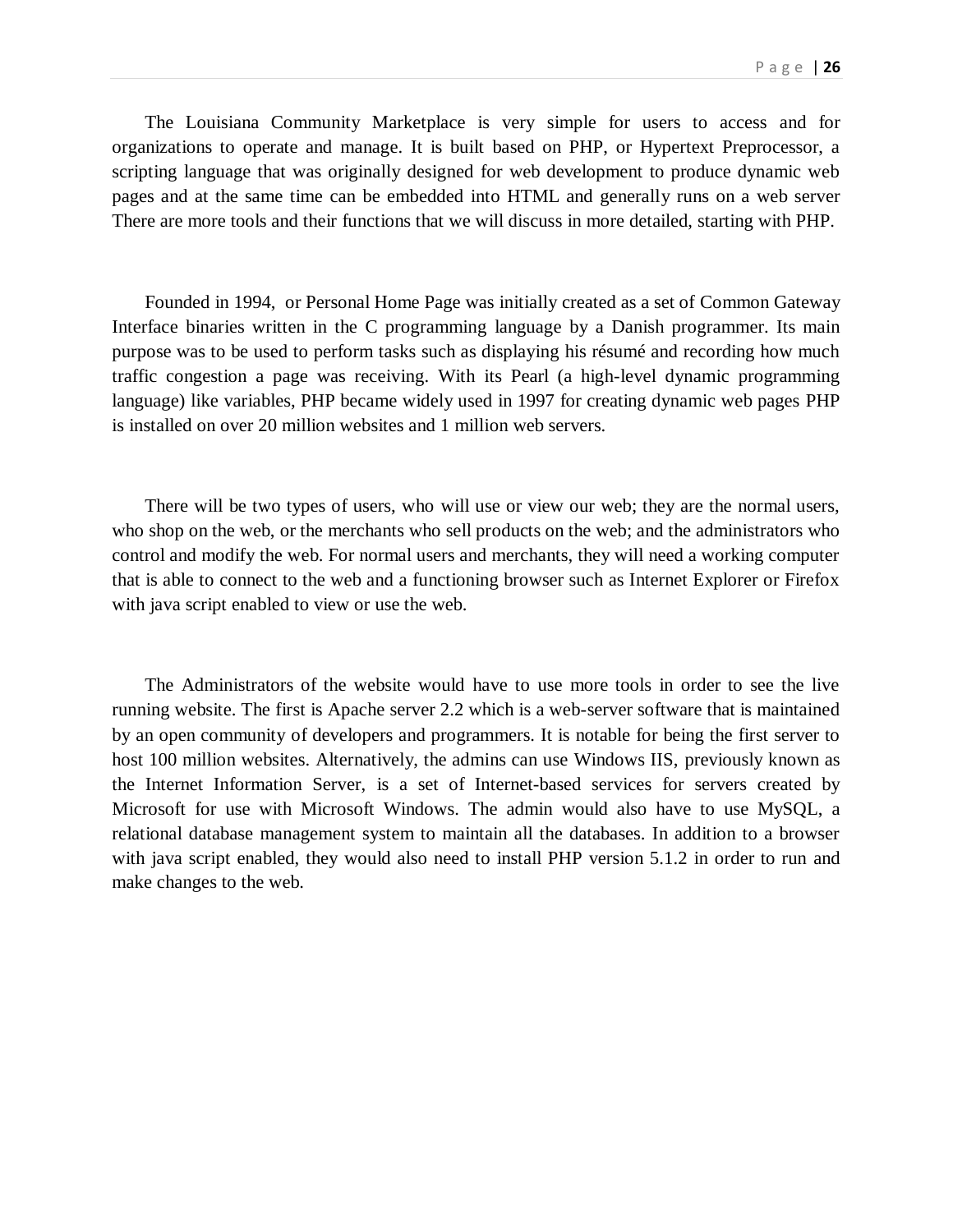## **Meetings**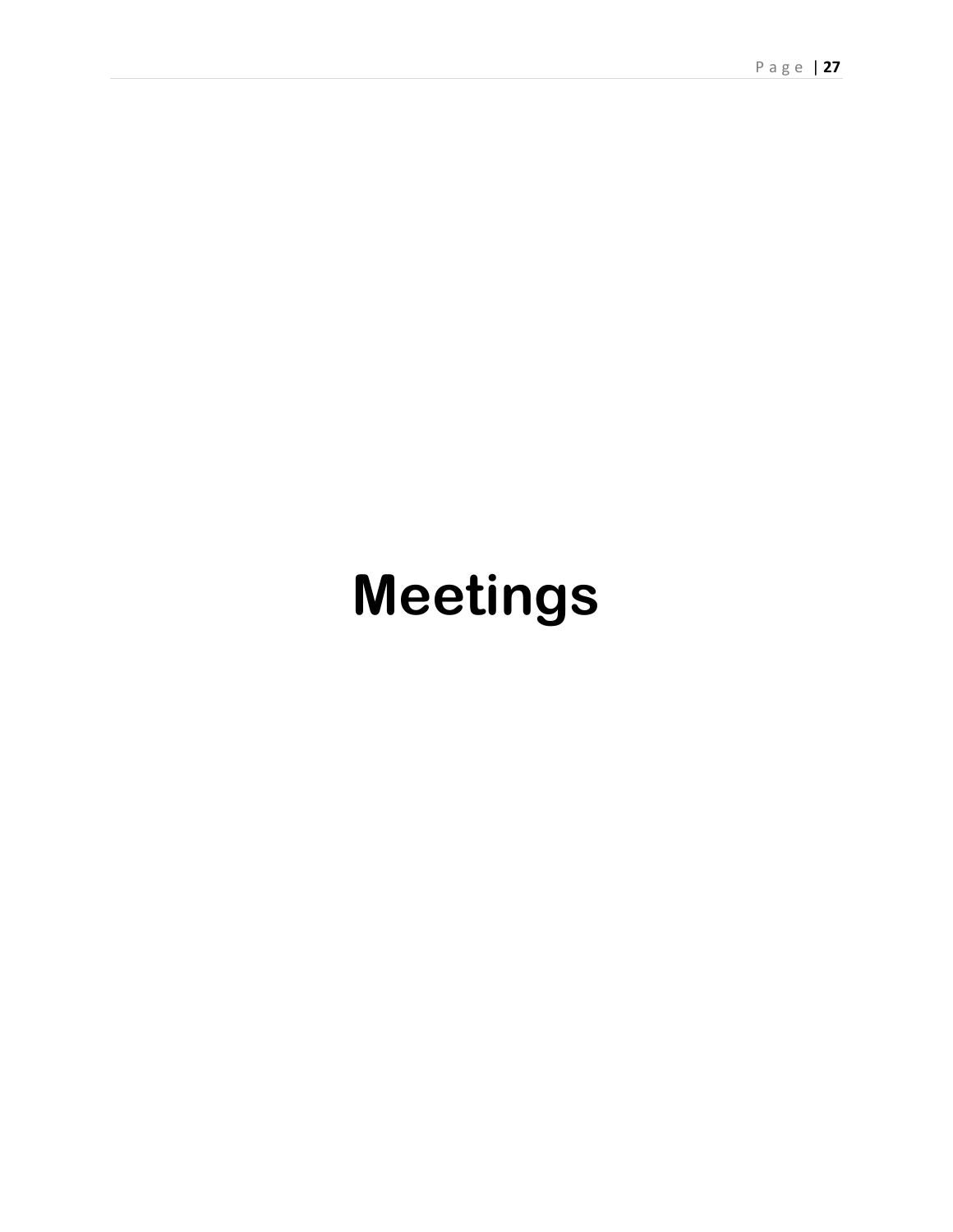Meeting #1 Time In: 6:00pm Time Out: 9:00pm Location: ECA Activity 9/9/09

Talks began about their website and a potential mock-up of what they would like to see

#### **A. Website Content:**

- Overall theme is a community marketplace
	- o Terrell C. mention a shopping mall layout
	- o Target audience Women 30+
	- o Options to donate
	- o Website Revision
	- o Color Schemes (soft greens, soft blues, Louisiana culture)
	- o Advertising Space
		- o Gold Sponsors
		- o Top Sellers: organizations which sell the most products, of course their advertising would be the first to cycle through – I believe that's what she's talking about when she mentioned "Features of the Month"

#### B. **Contact Form**

o Database to keep and track new/old clients

- **C. Checkout System**
	- o PayPal
	- o Google Checkout
	- o Options to donate also at checkout system
	- o Etc....

#### **D. Spreadsheet Report – Reporting System**

- o Way of reporting money (IRS Internal Revenue Service)
- o Reporting of items sold

#### **E. Potential Sponsors Involvement**

o How would others access website system to upload their own content

#### **F. Hosting Providers**

- o Tim mentioned Dream Host as a possibly provided her concerns were available space
- **G. User Tracking**
	- o Heat Mapping
- **H. Website Certificates**
	- o Need prices

#### **I. Conclusions:**

HOPE would like to see a website with organizations as investors that support their ideals and would sell their products on a HOPE owed website. They would receive a percentage of all items sold and Donation, Donations & Donations.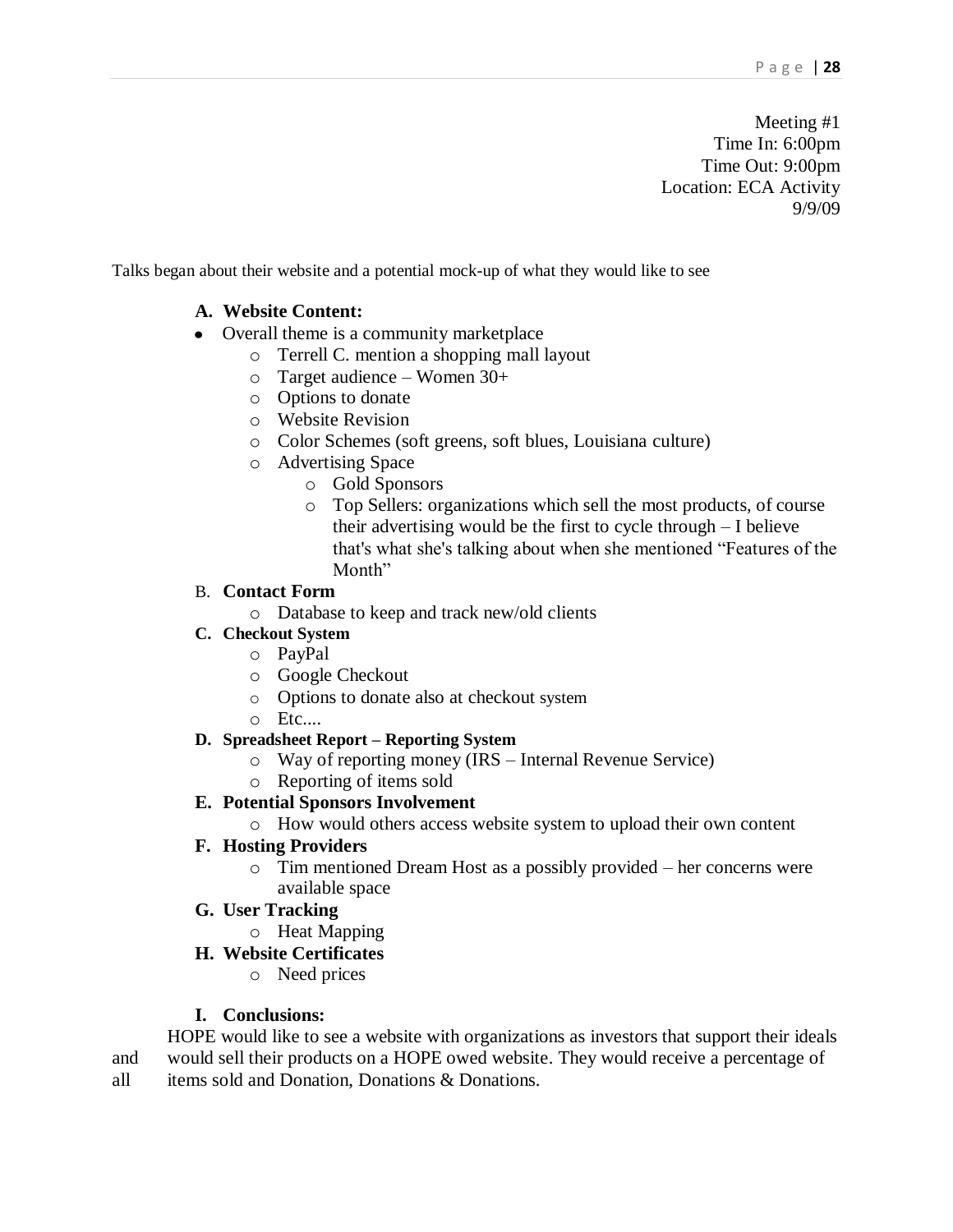Note: They seem to have a pretty open budget right now so if you guys think of anything that cost still include those ideas.

#### **J. Action Items:**

- o Donations
- o Advertising Space
- o Managing other users access
- o Website Hosting
- o Database Design with Reporting System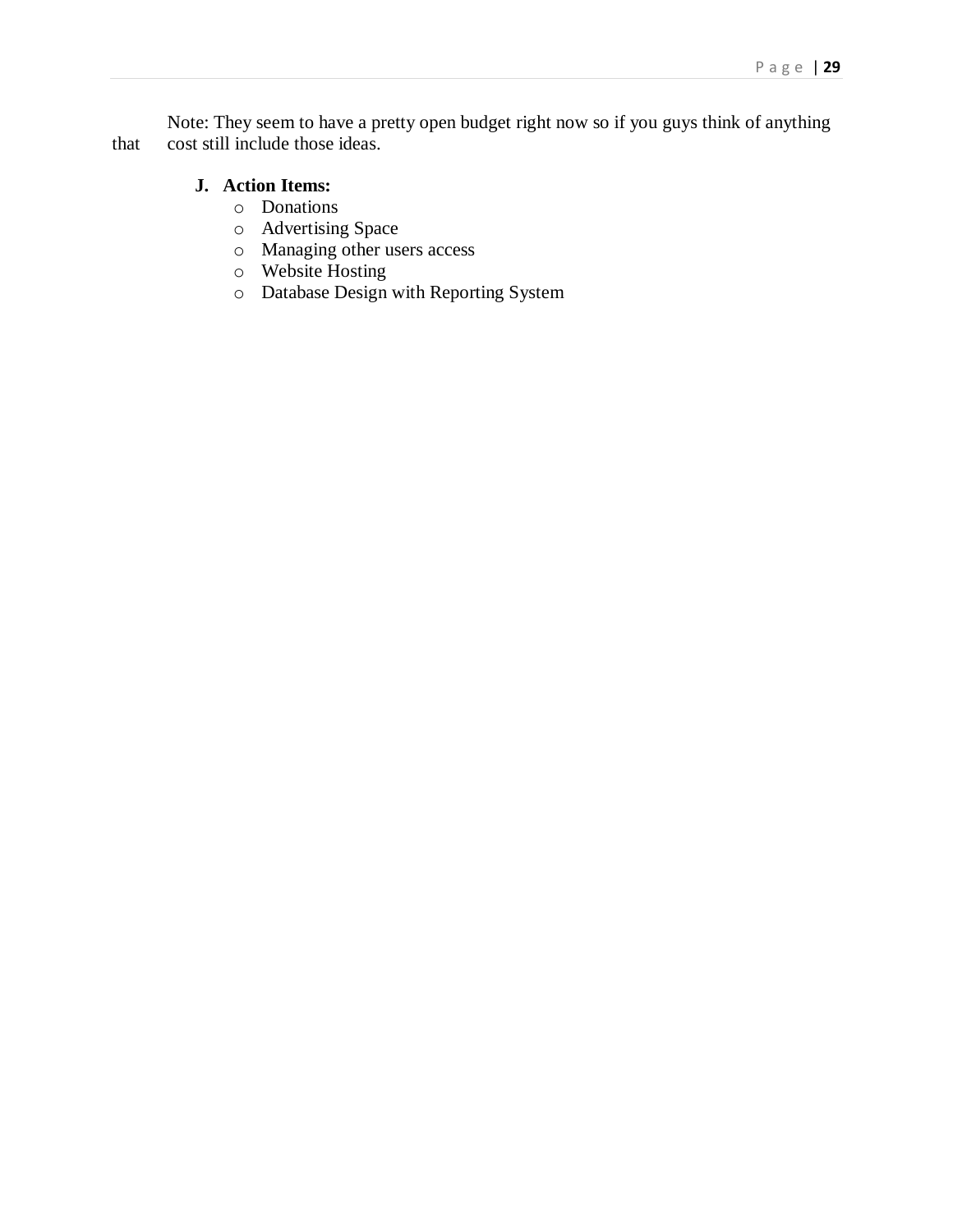#### **References**

- o Website Mock-up Ideas HOPE liked
	- <http://www.charityusa.com/>
	- <http://www.fundraisers.com/>
- o They purchased these domains...not sure if they are correct will check with Janet...its one of these I believe
	- <http://www.lacommunitymarketplace.org/>
	- <http://www.lacommunitymarketplace.net/>
	- <http://www.communitymarketplace.com/>
	- <http://www.communitymarketplace.net/>
- o Website Certificates
	- <http://www.us-cert.gov/cas/tips/ST05-010.html>
	- <http://www.verisign.com/>

#### Meeting with HOPE MINISTRIES

Meeting #2: An Introduction to HOPE MINISTRIES Time In: 4:45pm Time Out: 5:50pm Location: HOPE MINISTRIES 9/9/09 Janet Simmons – Director of Operations & Social Enterprise

#### **Discussion**

Initial discussion began with an introduction video to HOPE Ministries and a few programs which they offer

#### **HOPE Programs:**

- Training Workshops
	- o Budgeting Help individuals learn money management skills
	- o Enlighten individuals about breaking the continuous poverty chain
	- o Food Pantry Give qualified families free food from donations

#### **HOPE Revenue Streams:**

- Grant Money
- Donations
- Fee Base Community Marketplace
	- o Girl scout cookies is an example offered by the Girl Scout Association
	- o Social Enterprise to raise money while keeping non-profit status
		- "Social entrepreneurs identify resources where people only see problems. They view the villagers as the solution, not the passive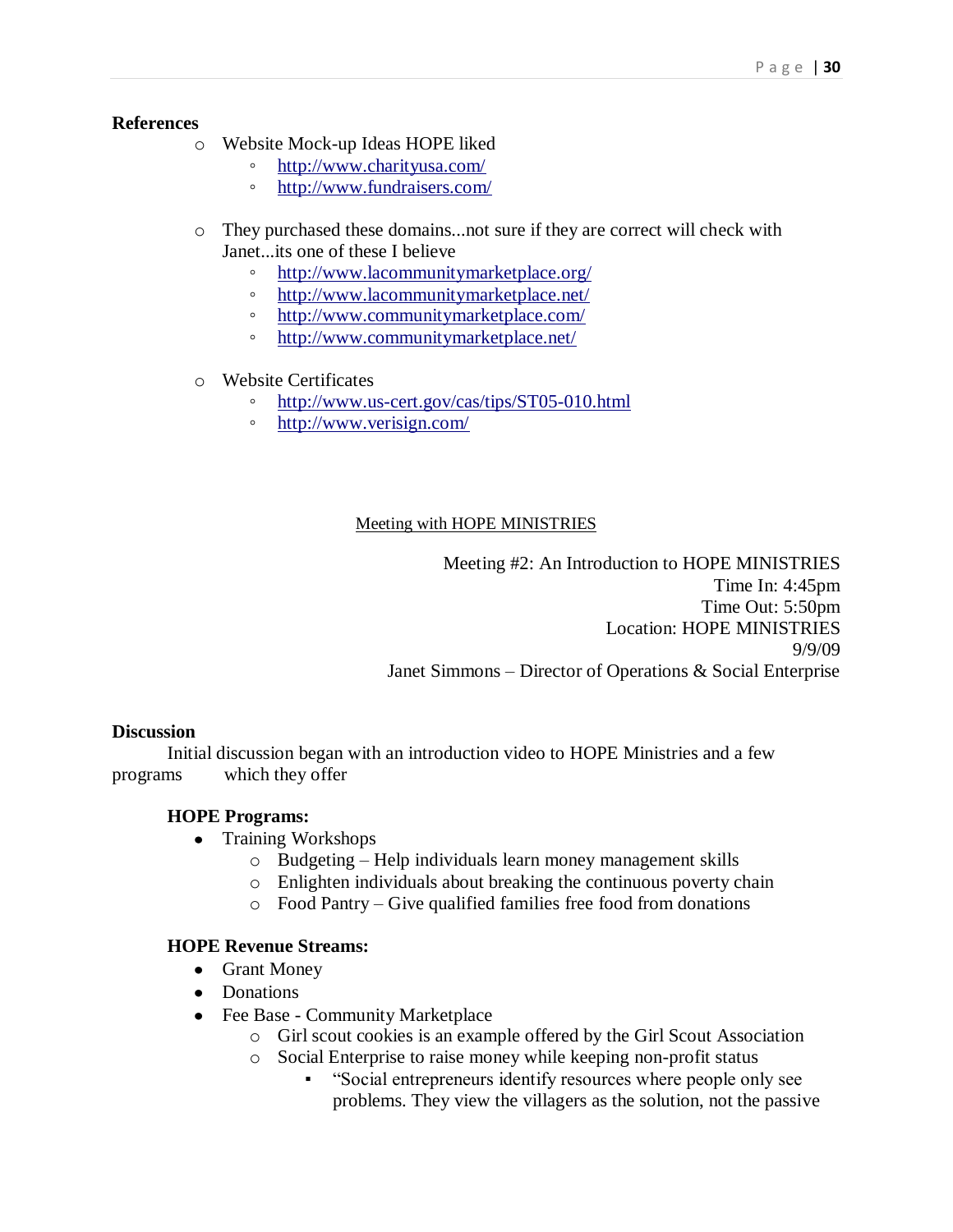beneficiary. They begin with the assumption of competence and unleash resources in the communities they're serving." - David **Bornstein** 

▪ "Social entrepreneurs are not content just to give a fish or teach how to fish. They will not rest until they have revolutionized the fishing industry" - Bill Drayton

#### **Conclusions**:

HOPE seems to want a way of making money using Social Enterprise as stream of choice. They would like to use other organizations which agree with HOPE ideals and potentially receive donations from them to continue their own program. This would be accomplished by selling items on HOPE (this will not correspond to HOPE MINISTRIES but will be another part of their organization unit) Marketplace and HOPE would take a share of items sold.

#### **Action Items:**

- $\checkmark$  Community Marketplace
- $\checkmark$  Social Enterprise

Meeting #3 Time In: 5:30pm Time Out: 7:30pm Location: LSU Union 9/20/09

#### **A. Website Design**

- o Tim suggests an eBay like design.
- o Terrell still likes a virtual mall design.
- o The majority dislikes both ideas
- o Voted that the group comes up with an original design.
- o Tim recommends the entire group design their own layout and bring to next meeting.
	- Agreed. Design sheets tabled to next meeting.  $\bullet$

#### **B. Programming Language Decision**

- $\circ$  Neither JAVA nor C++ is an option.
- o Tim suggests Ruby on Rails because of its customizable functions.
	- We all watch a Ruby on Rails tutorial.
- o Devin suggests using PHP.
- o Terrell, Matt, and Hailong agree that they will earn either language because their aren't very proficient in creating websites.
	- Agreed. Group will use PHP. Devin will send out tutorial links for it.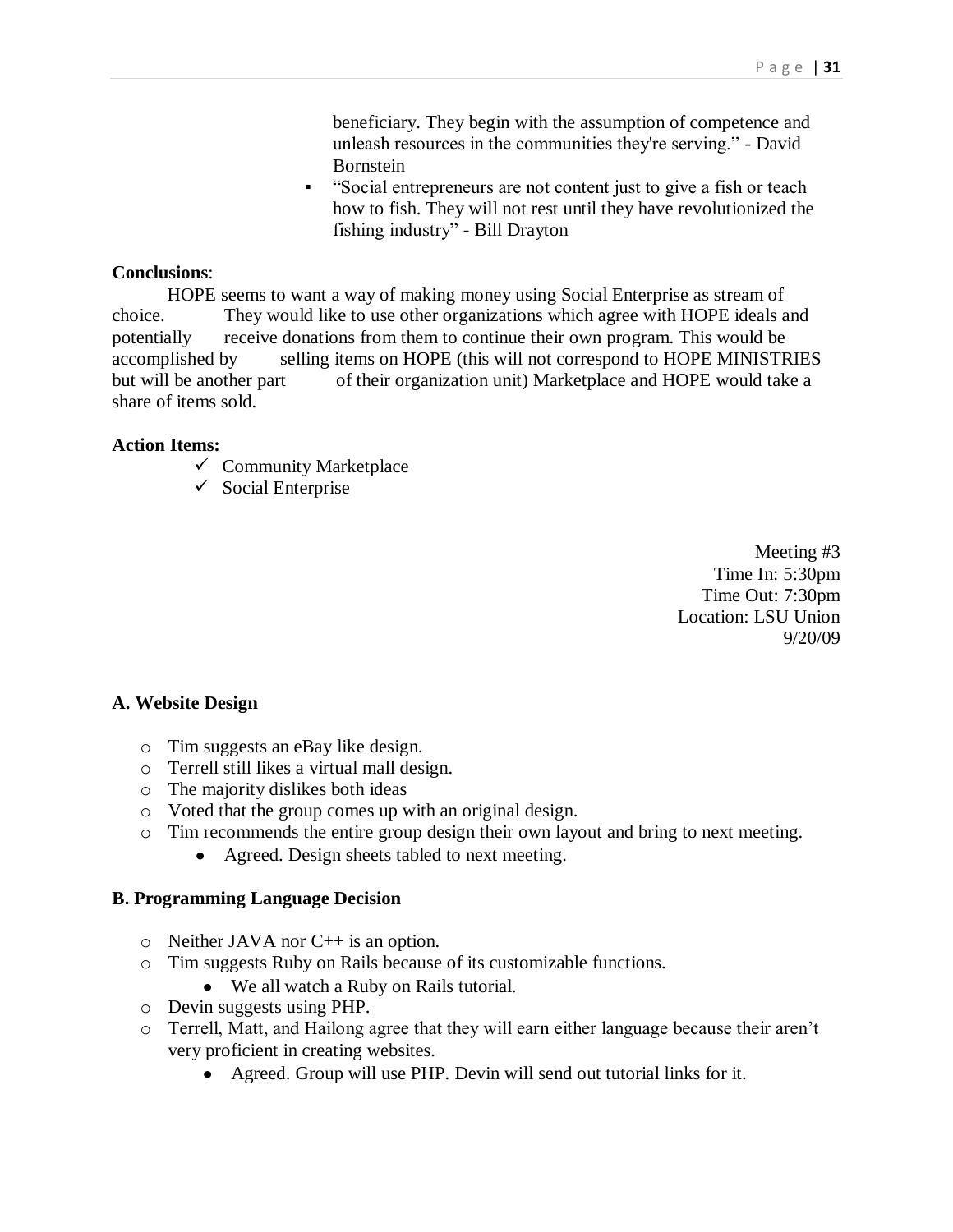#### **C. Mockup Docs**

- o Tim and Devin make mention of mock up docs.
	- Tim makes a brief overview of what he likes to do when creating website designs.
- o Devin agrees along with the rest of the group.
- o Terrell and Matt state that it will be hard to design a mock up when we have no concrete idea of what we want the website to look like.
	- Agreed. Mock up tabled until next meeting when we bring the individual design  $\bullet$ sheets.

#### **D. Next Meeting w/ HOPE**

- o Next week is hectic for everyone.
- o Hailong suggests that we plan for the week off 9/28-Fall Break week.
- o Group agrees but has some doubts about who will be available.
	- Agreed. Will revisit next meeting.

#### **E. Open Floor**

- o Tim suggests that we meet weekly; as if we are in class.
- o All agree with this idea.
- o Also limit use of laptops during meeting to stay on task.
	- Agreed.

#### **F. Next meeting topics**

- o Mockup Design
- o Website Design
- o Back-end implementation

Meeting #4 Time In: 6:00pm Time Out: 8:00pm Location: LSU Union 9/25/09

#### **A. Website Design**

- o Everyone has their design sheets.
- o Group decides on a static layout for all pages.
- o Mrs. Simmons mentioned during our first meeting that she wants to keep the "bayou" theme with the site so group decides to use earth tone colors such as green, brown, beige, off white, yellow etc.
- o Group decides to take 45 minutes to design a more elaborate design for the website.
	- o Design is coming together very nicely.

#### **B**. **Mockup Design**

- o Tim shows an example of what out mockup design can look like.
- o Group agrees that this will be the best way to show what they ideas should look like as a website.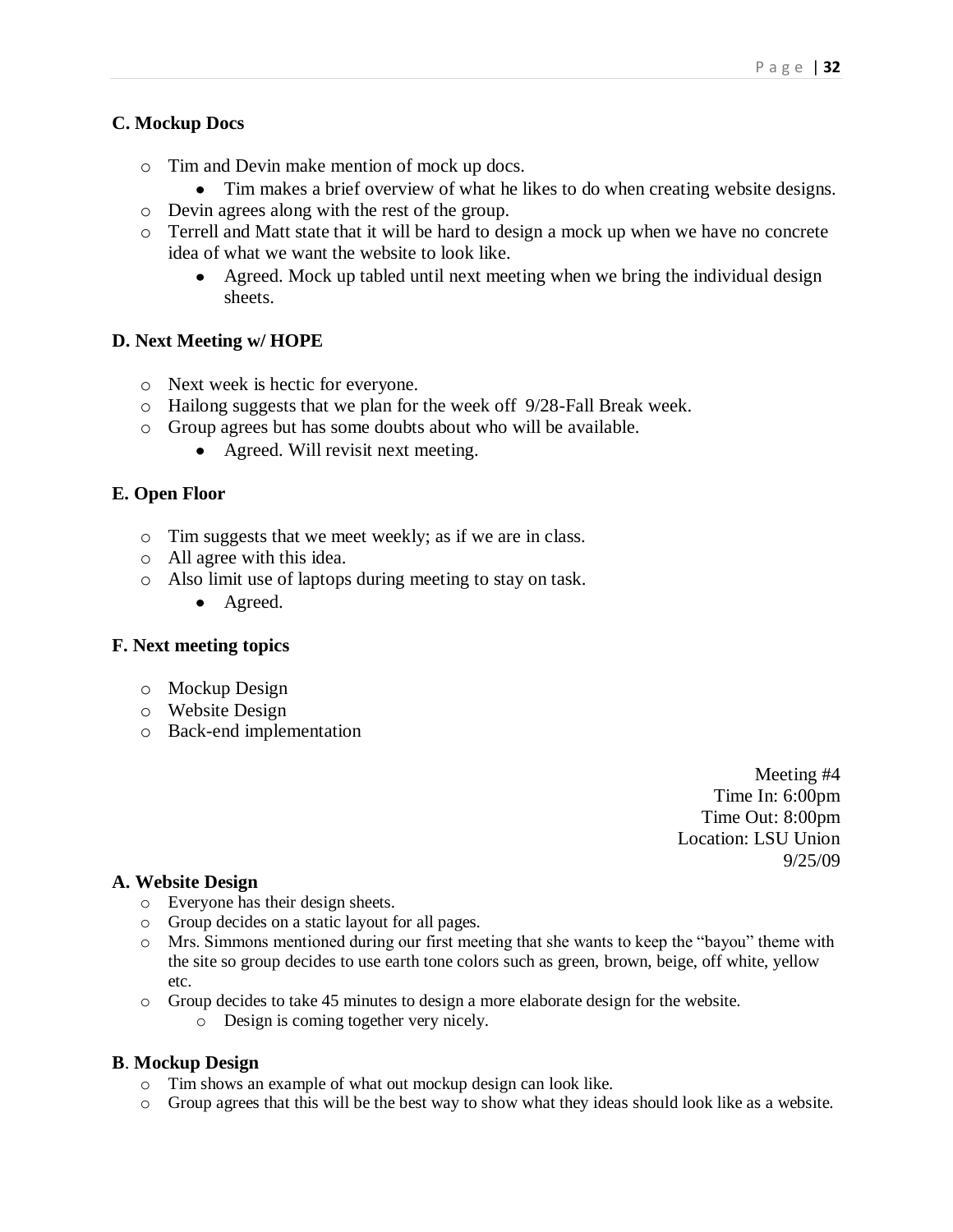o Devin recommends and votes to use Photoshop.

#### **C. Back-end Implementation**

- o The group has to figure out a way to implement this keeping Mrs. Simmons idea in mind.
- o It has to be manageable from every aspect.
- o What will the charities and other organizations see when they log in to create, modify, and add material to their profile.
- o Tim volunteers to look more into it for the next meeting.

#### **D. Open Floor**

- o Next week isn't looking good for a meeting with Mrs. Simmons.
- o Reschedule for the week of 10/4.
- o Group agrees that too much time is being wasted discussing other ideas and design layouts. If it has already been discussed, move on.
- o Group also vote to keep meeting under 3 hours at the most.
- o Terrell mentions that we should not begin any in-depth coding until Mrs. Simmons has seen our mockup sheets and give us any input she may have. Group agrees.

#### **E. Next Meeting Topics**

- o Progress on mockup sheets in Photoshop.
- o Back-end implementation.
- o Pair Programming
- o Begin actual coding.

Meeting #5 Time In: 6:25pm Time Out: 8:20pm Location: Middleton 10/8/09

#### o **Progress on mockup sheets in Photoshop**

- o Tim is almost finished working on the homepage in Photoshop.
- o Terrell is doing the charity page.
- o Matt has the item page.
- o Hailong has the checkout
- o Devon will also do a homepage to have a different color scheme and outline of the site.

#### o **Back-end implementation**

- o Tim will do more research on the back end and report on it later.
- o **Pair Programming**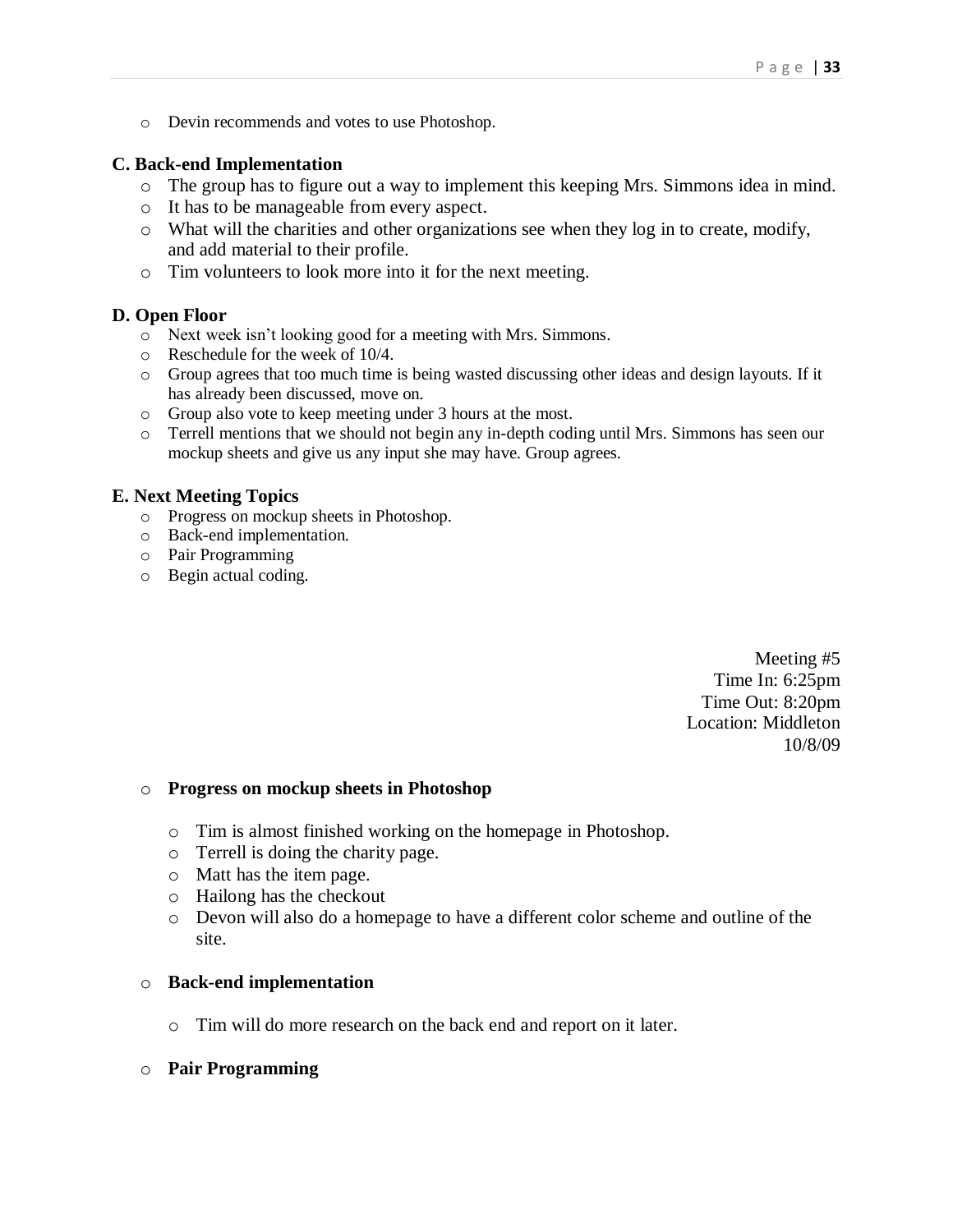- o Tim and Terrell will primarily work together.
- o Hailong and Devon will work primarily together.
- o Matt will look for more database example to use for the users accounts.

#### o **Begin actual coding**

o The group wants to begin next week after creating some more models to help with the implementation.

#### o **Open Floor**

- o We need to star meeting bi-weekly starting in Nov.
- o Need to get some type of svn setup eventually.
- o Need to setup next meeting with HOPE

#### o **Next Meeting**

- o Setup HOPE meeting
- o Coding
- o Settle on a design

Meeting #6 Time In: 8:00pm Time Out: 11:00pm Location: Middleton 10/13/09

#### o **Setup HOPE meeting**

o Looking at the end of the month due to our schedules and Mrs. Simmons schedule.

#### o **Coding**

- o Dr.Kundu has suggested that no coding shall not begin until you complete FSM, Data flow, ER models etc.
- o Majority of the group agrees but may cause problems later on if time becomes a factor.
- o Before this was discussed, Tim started coding the homepage. Devon helped with the design of it.
- o Matt and Hailong express the concern of databases and how many test subject we will have.
- o The will be finalized a little bit closer to the end date.

#### o **Settle on a design**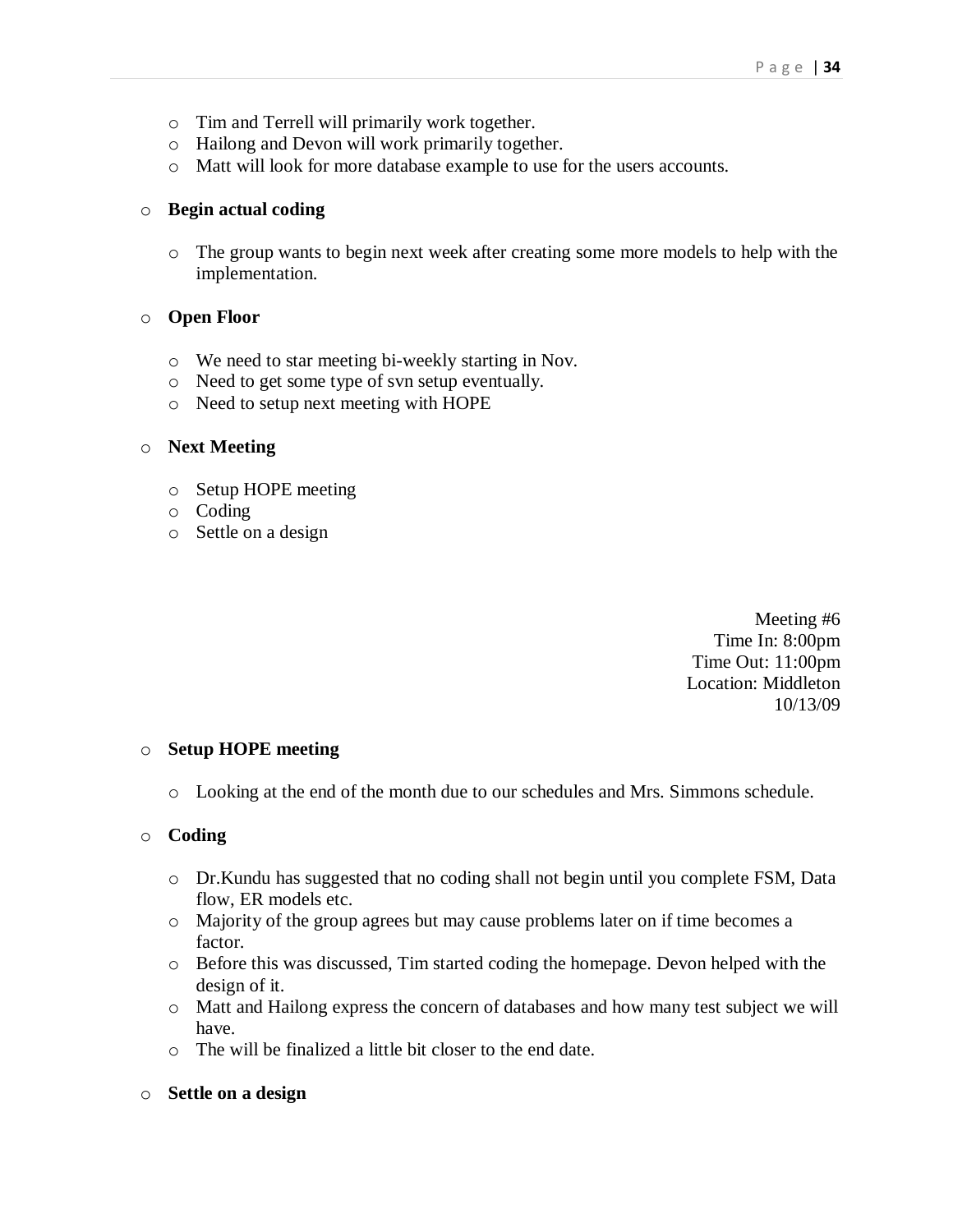- o The group has the general idea of what the page should look like.
- o Tim's design has the green and brown design.
- o Devon has the blue and grey design
- o Member at a stalemate with which looks better so we will keep both and shoe Mrs. Simmons when we meet with her.

#### o **Open Floor**

- o Nothing really
- o Just keep up the good work with the updates through e-mails and text.

#### o **Next Meeting**

o Will be in a week. Everyone has test, assignments, presentation etc. to prepare for.

Meeting #7 Time In: 8:25pm Time Out: 10:00pm Location: PBRC 10/22/09

#### o **HOPE Meeting**

- o Meeting has been set for Oct 30.
- o We will need to meet again to plan out an agenda
- o This can possibly be the last meeting with them so we need to make sure we clearly understand what else they would like see.
- o We will still show Tim and Devon's design.

#### o **Progress**

- o Real coding should begin this week.
- o We finally have reached the point of knowing how we are going to implement the site.
- o With Ruby, We can use Notepad++, Netbeans, and Eclipse to change write code.
- o Tim uses a MAC driven IDE.
- o Hopefully, the HOPE meeting will clarify the colors and layout of the design since we're in a deadlock.
- o HUGE switch, group decides to revert back to PHP.
- o This will be the FINAL DECISION!!!!
- o **Open Floor**
	- o Make sure we all pay attention to Dr. Kundu's lecture so we can start applying what we learned to our project.
	- o Meeting times are becoming more sporadic due to everyone's schedule but everybody understands.

#### o **Next Meeting**

o Set for Oct. 27 to come up with an agenda for the HOPE meeting.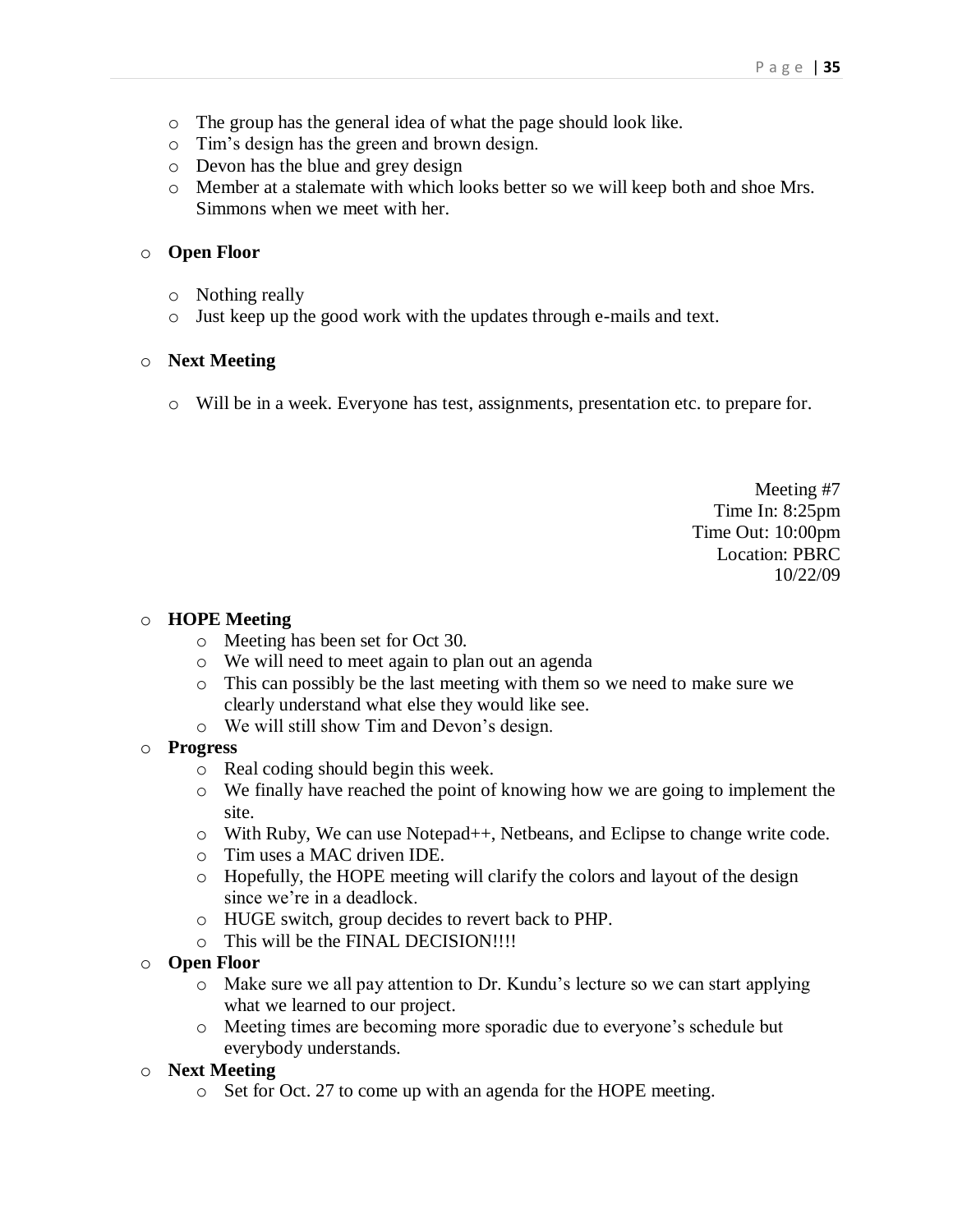HOPE Pre-Meeting #8 Agenda Time In: 6:11pm Time Out: 9:15pm Location: LSU Union 10/27/09

*\*\*\*Instead of posing question, we are just going to present to them what we have already and take questions from them\*\*\**

#### **A. Questions from Janet**

o Regarding the mock-ups that we sent her last week.

#### **B. Show Devon's mock-up**

o Just going over Devon's ideas and thoughts about his template.

#### **C. Show Tim's mock-up**

o Just going over Tim's ideas and thoughts about his template.

#### **D. Concerns**

- o Taxes
- o Multiple payment options

#### **E. Timeline**

3 weeks to implement  $\bullet$ 

#### **F. Our questions**

- o What do you like/dislike about both templates?
- o Is there anything extra you would like to see in the design?
- o How can we improve on our the design?
- o Are we taking the right steps in designing the site?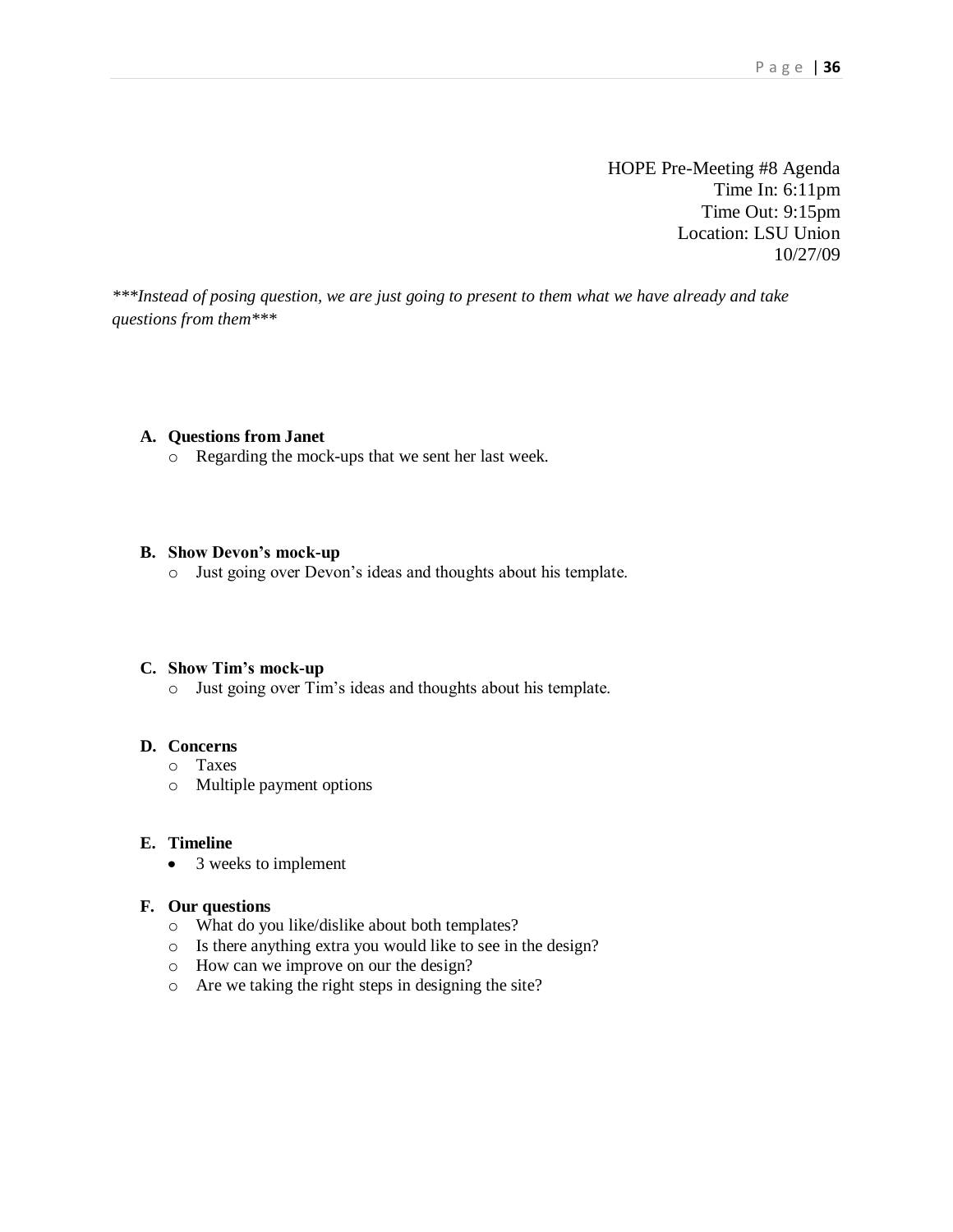Meeting #9 Time In: 8:25pm Time Out: 11:00pm Location: LSU Union 10/30/09

#### **HOPE Meeting Agenda-10/30**

#### **Show Devon's mock-up**

#### **Pros**

- $\bullet$ Loved the pictures
- $\bullet$ Loved the community concept of the mock up

#### **Cons**

- Didn't like the search the internet from site idea  $\bullet$
- Would rather large font instead of small font

#### **Overall**

- Men liked the blue color scheme; women did not
- Really were sold on the pictures on the front page. The colors did not bother them as much because they were wowed by the pictures and the community concept.

#### **Show Tim's mock-up**

#### **Pros**

- Loved the color scheme  $\bullet$
- Loved the "How it works" and "goals" section

#### **Cons**

Useless real estate at the top of page

#### **Overall**

• They liked the flow of Tim's design and the concepts behind it.

#### **Things to think about:**

- Reports that show where the consumers are and where they fall off.
- Google Analytics was a suggestion for generating such reports.
- Also, a Facebook connect integration.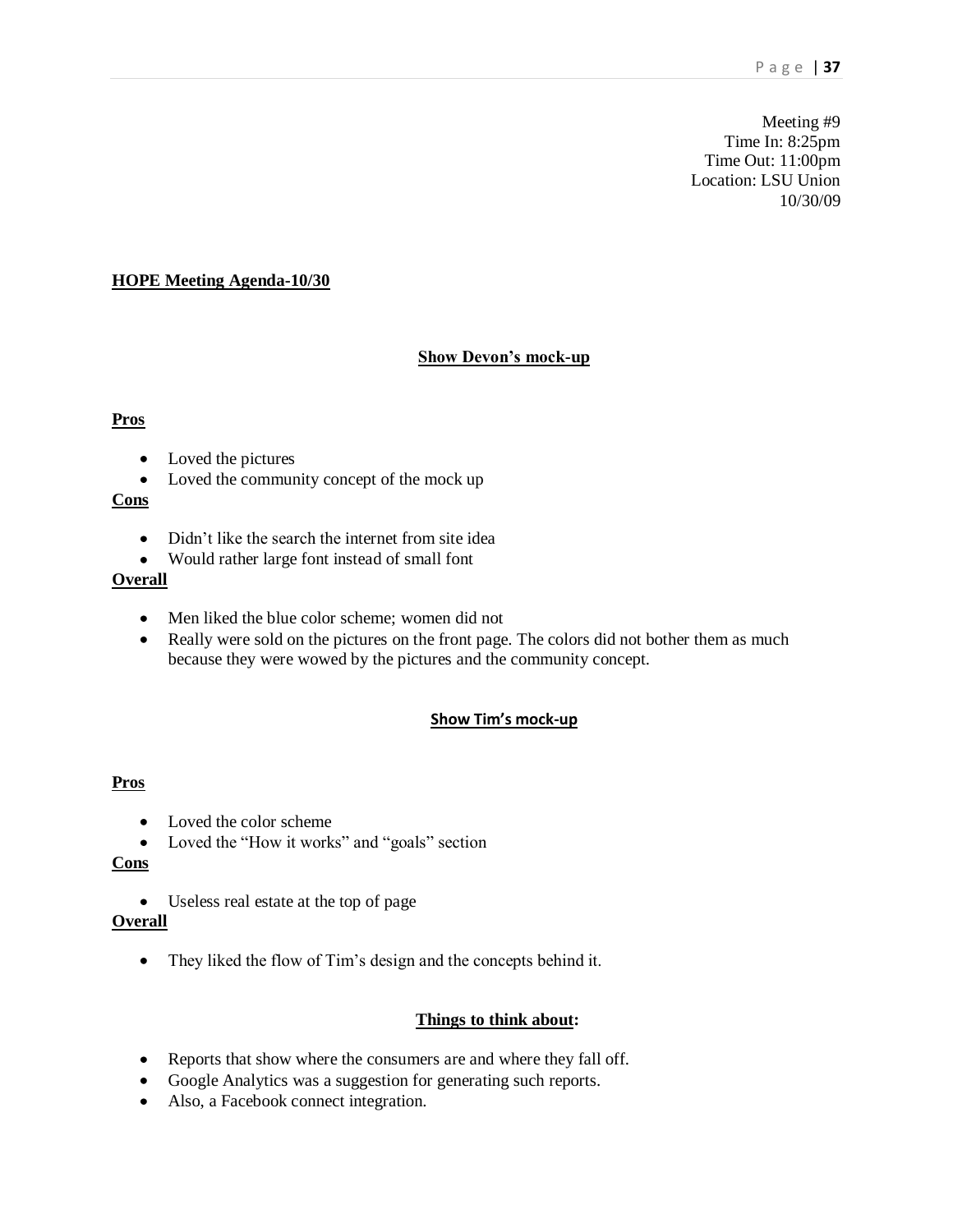- Combine colors???
- Tax will be done by them when they talk to their state accountants.
- Shipping and Handling options.
- Have a consistent page design throughout the website.
- When using PayPal, have a separate window pop up so it wouldn't confuse the consumer.

Meeting #10 Time In: 8:25pm Time Out: 11:00pm Location: Middleton 11/5/09

#### **A. SVN Setup**

- o Using Unfuddle.com
- o Login: teambest
- o Password: kundu
- o Location: [http://louisiana-marketplace.unfuddle.com/svn/louisianamarketplace\\_lcm](http://louisiana-marketplace.unfuddle.com/svn/louisianamarketplace_lcm)
- o Use tortoise svn to eliminate command line.
- $\circ$  To use do svn checkout " $\land\land\land$  website"
- o Free 2 user account
- o First Milestone setup which is version 0.0.1. due Sunday.
- o Tickets also an option in svn

#### **C. Layout delegation**

- o Matt & Hailong has user account.
- o Devin has product page. (Features).
- o Terrell has content and donate page.
- o Tim has implementation of cart.

#### **D. Testing**

- o Unit testing
- o White Box

#### **E. Topics for Sunday**

- o Anything that was not done before Sunday will be completed.
- o Next iteration of things
- o Check-out, process of orders.
- o Different user account types
- o Define different orgs.
- o Meeting at 6!!!!!!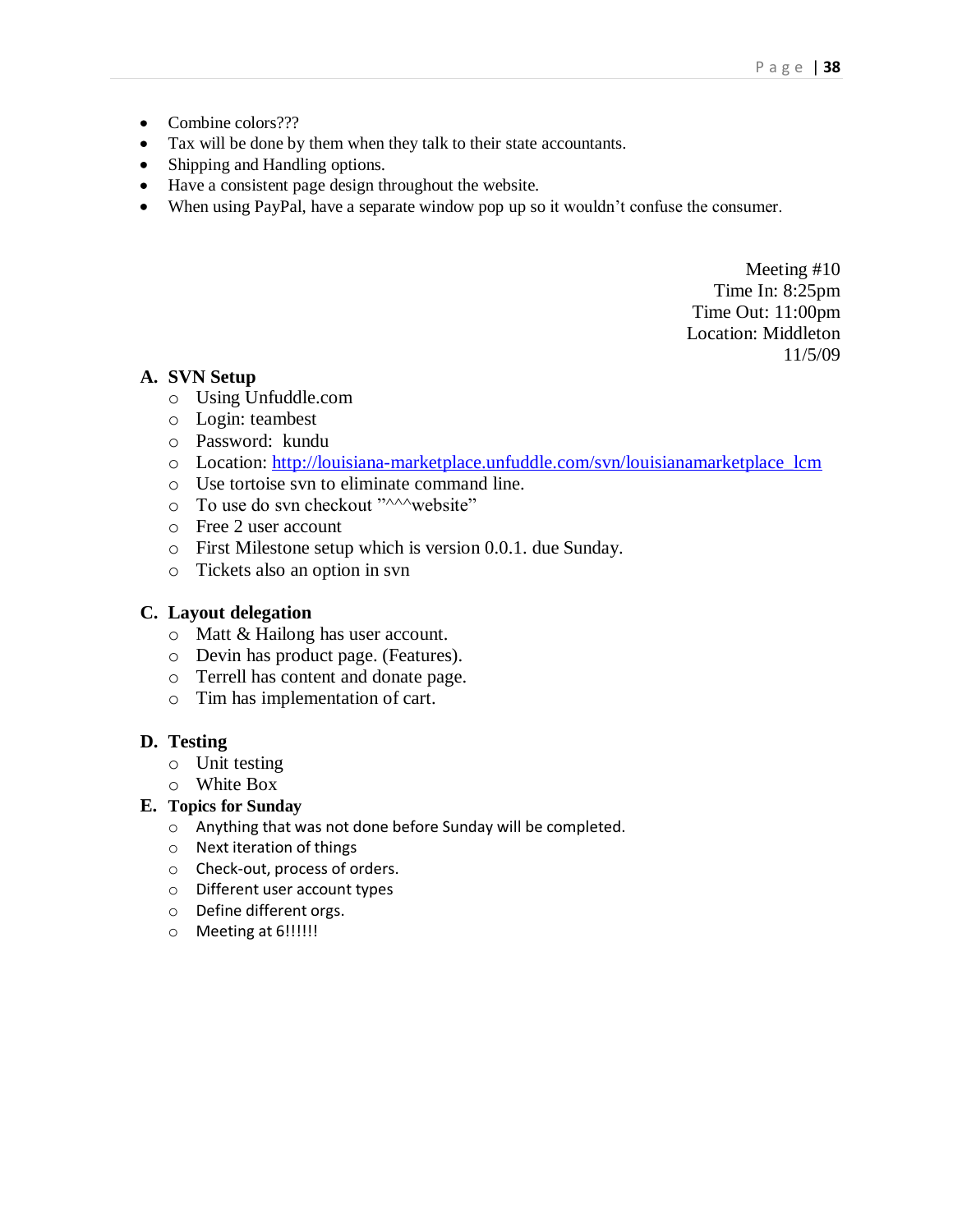Meeting #11 Time In: 8:00pm Time Out: 11:30pm Location: Middleton 11/8/09

#### **A. Change in plans**

- o Time constraints are causing much worry and doubt.
- o Terrell and Devon is still in the process or learning
- o Matt and Hailong are a little bit behind with the language.
- o Hailing suggest that we split up the duties until the week before the due date.
- o Tim and Devon on coding
- o Matt and Hailong on docs.
- o Terrell will primarily work with Devon and Tim.

#### **B. Progress**

- o Homepage layout is done along with colors and emblem.
- o Able to add an item.
- o Still working on back-end and admin site.

#### **C. Documentation**

- o Have to start compiling meeting minutes and other pages.
- o None of us really know what the documentation will consist of besides the material we have already.
- o Devon mentions last semester project on Dr. Kundu Web page to use as example

#### **D. Open Floor**

- o Stay consistent!
- o Keep the requirements in your sight.
- o Use latest HOPE meeting notes as a reference.

Meeting #12 Time In: 7:50pm Time Out: 8:50pm Location: Middleton 11/17/09

#### A. **Progress**

o Slowly making things come to life.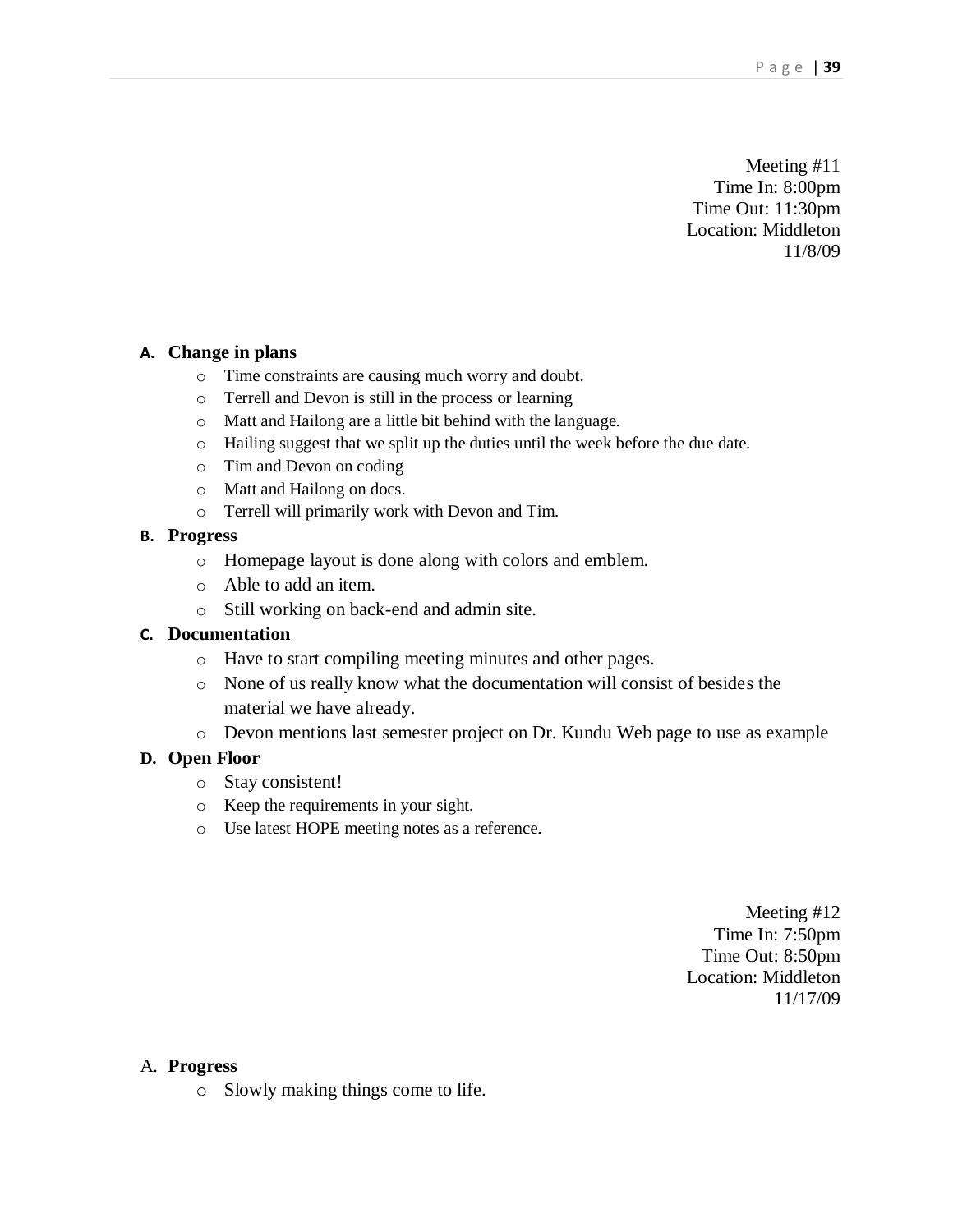- o We'll definitely clean the design.
- o Docs are going well.
- o Added news feed.
- o Still working on adding the cart.
- o Remember to change the sample text on the page.
- o Extending the project using a resource called open cart.
- o Very useful.

#### **B. Testing**

- o Besides doing the usual testing, we have to use a formal technique of doing so.
- o Black box has been chosen by the group to use.

#### **C. Concerns**

- o The group still has a little concern with the way we are going to complete the project by next week.
- o Solution is everyone HAS to do their part over the holiday so when we meet on Nov 29, we will just have to combine everything.
- o All agree to do so.

#### **D. Open Floor**

- o Keep positive vibe.
- o Negativity will only bring the group down and discourage us.
- $\circ$  If you don't have anything nice to say, do not say anything at all  $\odot$ .

#### **E. Next Meeting**

o Nov. 22

Meeting #13 Time In: 11:30pm Time Out: 12:00pm Location: Middleton 11/22/09

#### o **Progress**

- o Everyone seems to have their parts under control.
- o Terrell volunteers to gather all of the agendas together with the exception of the last meeting on Nov 29.
- o Tim and Devon will continue to work on adding the cart, admin site, products page, and description.
- o Hailong and Matt will start on UML, ER models and FSMs.

#### o **Forgotten news**

o Hailong brings up the question of how is HOPE going to handle the website afterwards.